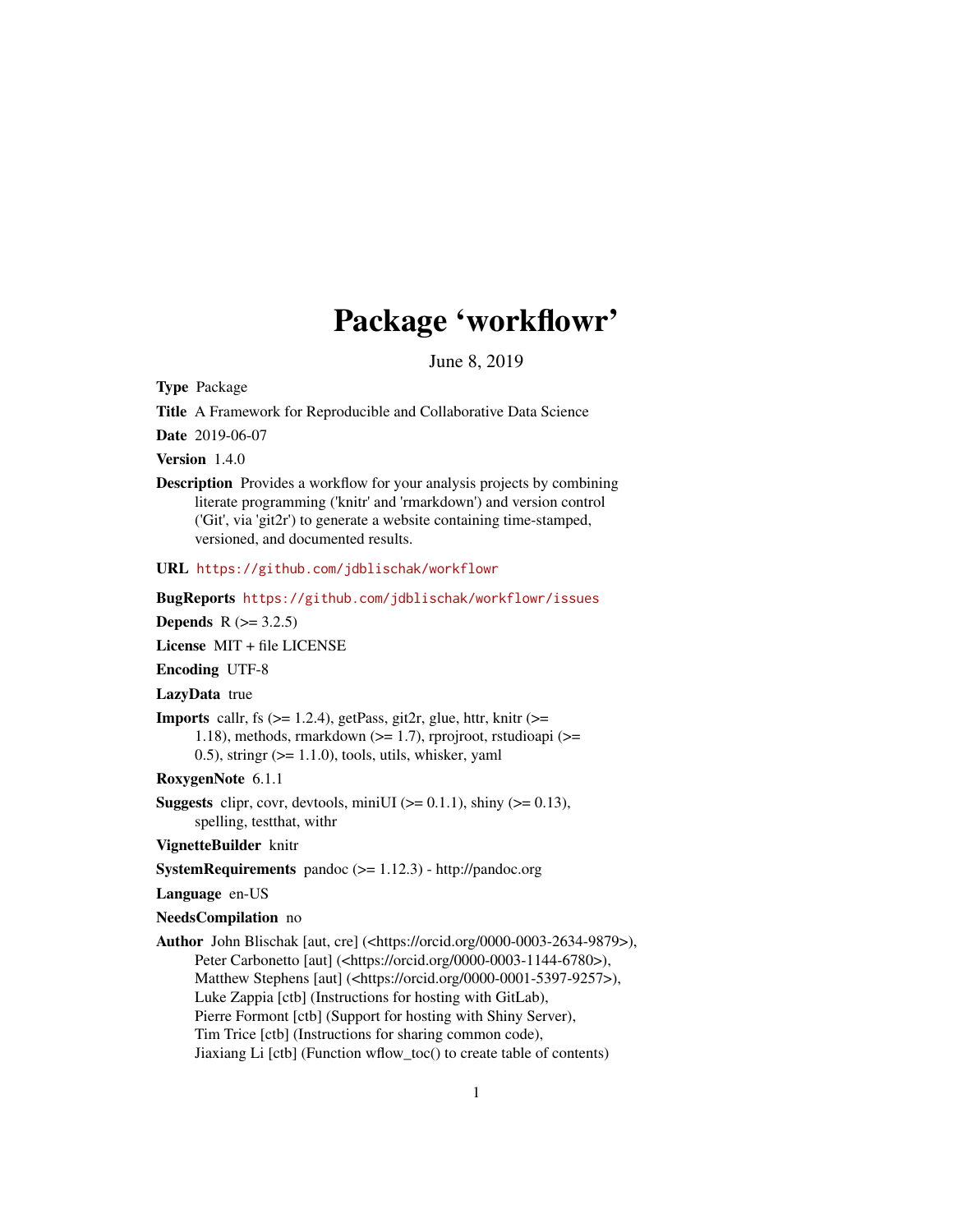<span id="page-1-0"></span>Maintainer John Blischak <jdblischak@uchicago.edu>

Repository CRAN

Date/Publication 2019-06-08 14:10:03 UTC

## R topics documented:

|       | $\overline{2}$ |
|-------|----------------|
|       | 3              |
|       | 6              |
|       | $\overline{7}$ |
|       | -9             |
|       | <b>10</b>      |
|       | 12             |
|       | -13            |
|       | <sup>16</sup>  |
|       | 17             |
|       |                |
|       |                |
|       |                |
|       | 22             |
|       |                |
|       | 24             |
|       |                |
|       |                |
|       |                |
|       | 32             |
|       | 33             |
|       | -34            |
|       | 36             |
|       | 38             |
|       | -39            |
| Index | 41             |
|       |                |

extract\_commit *Extract a commit from a Git repository*

## Description

extract\_commit extracts the 7-digit SHA1 identifier and message for a specified commit.

## Usage

extract\_commit(path, num)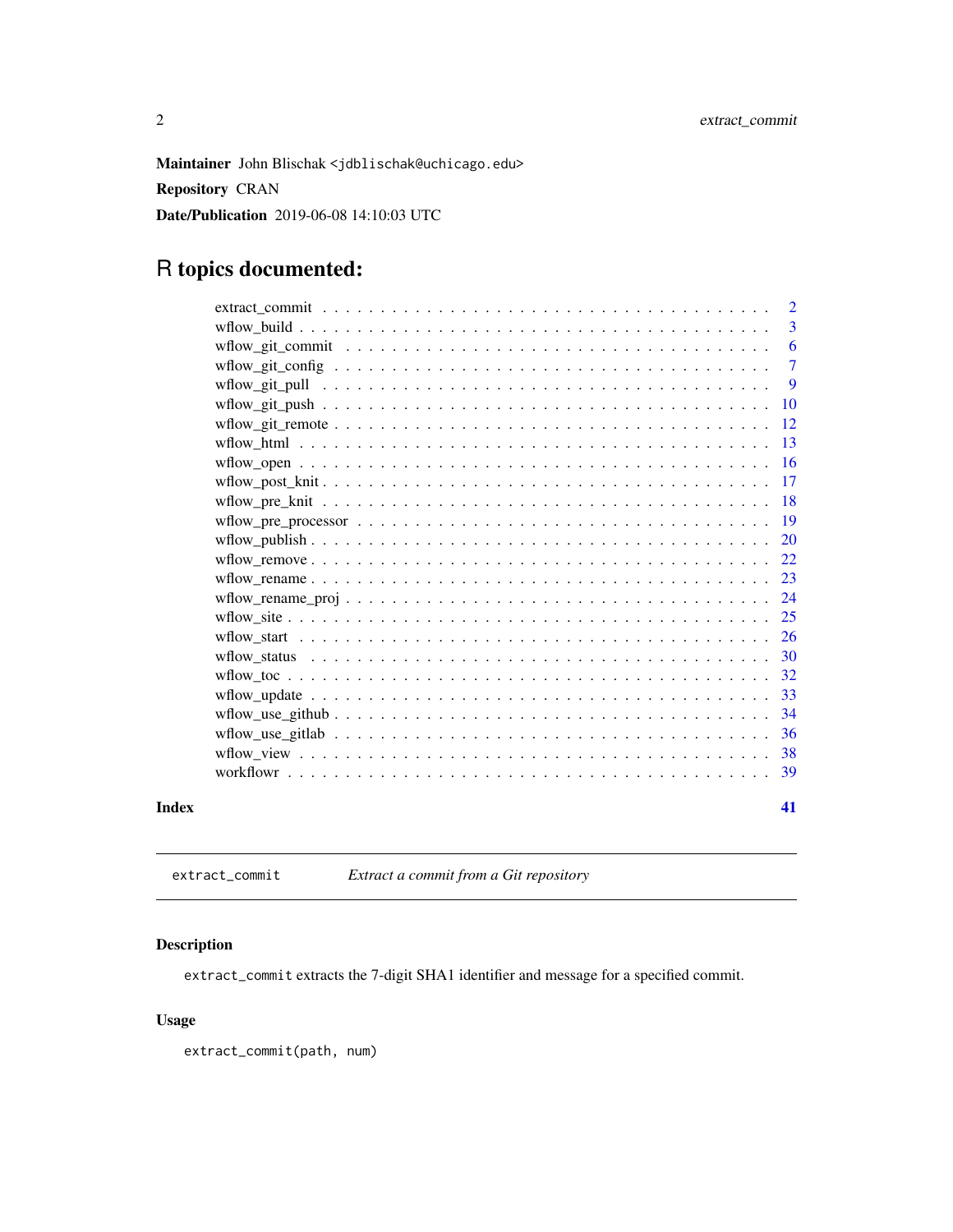## <span id="page-2-0"></span>wflow\_build 3

## Arguments

| path | character. Specify the path to a directory that is a Git repository (or any subdi-<br>rectory of the Git repository).                                                    |
|------|--------------------------------------------------------------------------------------------------------------------------------------------------------------------------|
| num  | numeric. The number of the commit to extract in reverse chronological order. In<br>other words, 1 is the most recent commit, 2 is the second most recent commit,<br>etc. |

## Value

A list with the named elements sha1 and message (both characters). If a Git repository is not found at path, both are NA.

## Examples

```
## Not run:
# Most recent commit
extract_commit(".", 1)
# Penultimate commit
extract_commit(".", 2)
```
## End(Not run)

<span id="page-2-1"></span>wflow\_build *Build the site*

## Description

wflow\_build builds the website from the files in the analysis directory. This is intended to be used when developing your code to preview the changes. When you are ready to commit the files, use [wflow\\_publish](#page-19-1).

#### Usage

```
wflow_build(files = NULL, make = is.null(files), update = FALSE,
  republish = FALSE, view = interactive(), clean_fig_files = FALSE,
  delete_cache = FALSE, seed = 12345, log_dir = NULL,
  verbose = FALSE, local = FALSE, dry_run = FALSE, project = ".")
```

| files | character (default: NULL). Files to build. Only allows files in the analysis di-  |
|-------|-----------------------------------------------------------------------------------|
|       | rectory with the extension Rmd or rmd. If files is NULL, the default behavior     |
|       | is to build all outdated files (see argument make below). Supports file globbing. |
|       | The files are always built in the order they are listed.                          |
| make  | logical (default: is.null(files)). When make = $TRUE$ , build any files that      |
|       | have been modified more recently than their corresponding HTML files (in-         |
|       | spired by Make). This is the default action if no files are specified.            |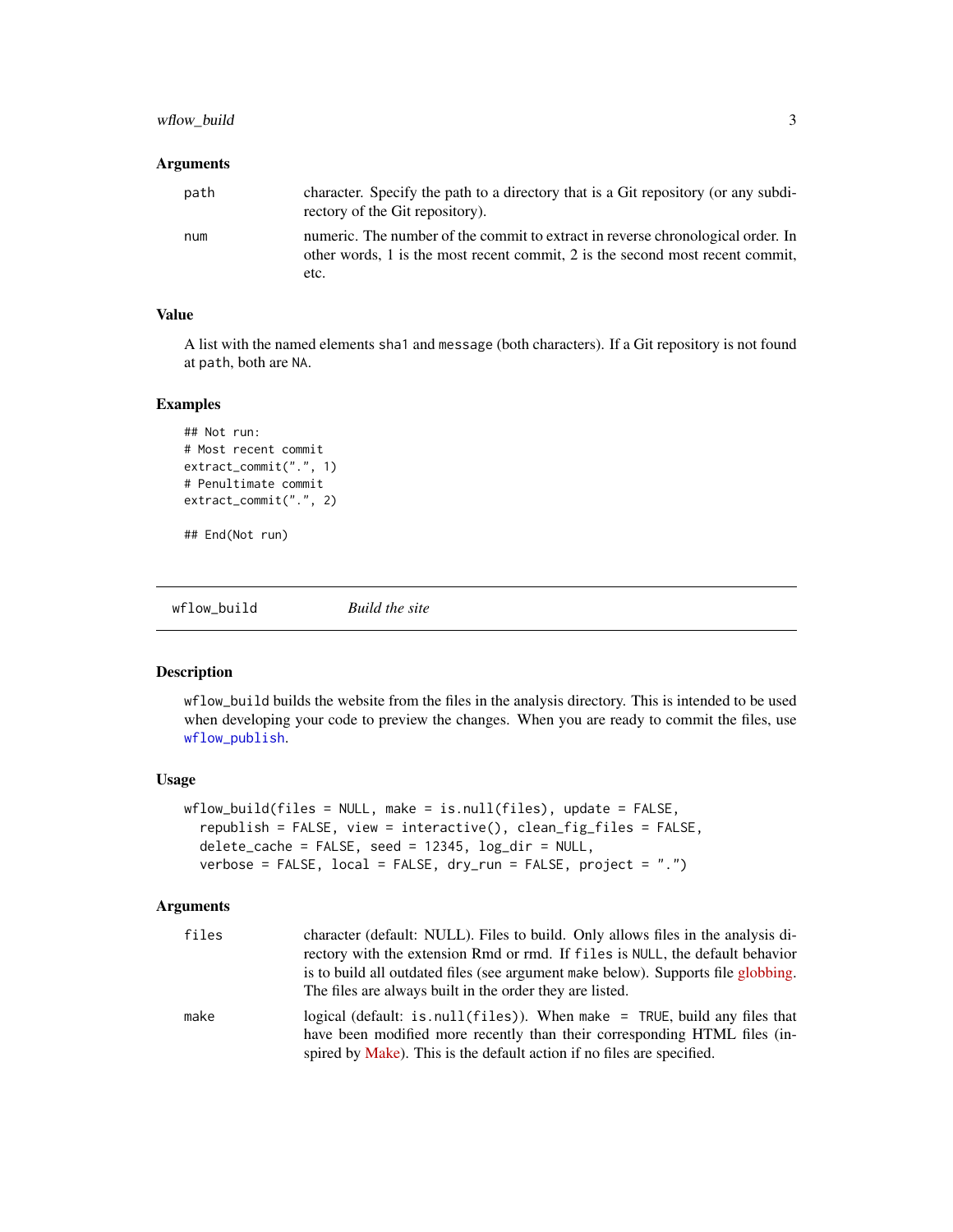<span id="page-3-0"></span>

| update          | logical (default: FALSE). Build any files that have been committed more re-<br>cently than their corresponding HTML files (and do not have any unstaged<br>or staged changes). This ensures that the commit version ID inserted into the<br>HTML corresponds to the exact version of the source file that was used to pro-<br>duce it.                                                                                                                                                                               |
|-----------------|----------------------------------------------------------------------------------------------------------------------------------------------------------------------------------------------------------------------------------------------------------------------------------------------------------------------------------------------------------------------------------------------------------------------------------------------------------------------------------------------------------------------|
| republish       | logical (default: FALSE). Build all published R Markdown files (that do not<br>have any unstaged or staged changes). Useful for site-wide changes like updat-<br>ing the theme, navigation bar, or any other setting in _site.yml.                                                                                                                                                                                                                                                                                   |
| view            | logical (default: interactive). View the website with wflow_view after build-<br>ing files. If only one file is built, it is opened. If more than one file is built, the<br>main index page is opened. Not applicable if no files are built or if dry_run = TRUE.                                                                                                                                                                                                                                                    |
| clean_fig_files |                                                                                                                                                                                                                                                                                                                                                                                                                                                                                                                      |
|                 | logical (default: FALSE). Delete existing figure files for each R Markdown file<br>prior to building it. This ensures that only relevant figure files are saved. As you<br>develop an analysis, it is easy to generate lots of unused plots due to changes<br>in the number of code chunks and their names. However, if you are caching<br>chunks during code development, this could cause figures to disappear. Note<br>that wflow_publish uses clean_fig_files = TRUE to ensure the results can<br>be reproduced. |
| delete_cache    | logical (default: FALSE). Delete the cache directory (if it exists) for each R<br>Markdown file prior to building it.                                                                                                                                                                                                                                                                                                                                                                                                |
| seed            | numeric (default: 12345). The seed to set before building each file. Passed to<br>set. seed. DEPRECATED: The seed set here has no effect if you are using<br>wflow_html as the output format defined in _site.yml. This argument is for<br>backwards compatibility with previous versions of workflowr.                                                                                                                                                                                                              |
| log_dir         | character (default: NULL). The directory to save log files from building files. It<br>will be created if necessary and ignored if local = TRUE. The default is to use<br>a directory named workflowr in tempdir.                                                                                                                                                                                                                                                                                                     |
| verbose         | logical (default: FALSE). Display the build log directly in the R console as each<br>file is built. This is useful for monitoring long-running code chunks.                                                                                                                                                                                                                                                                                                                                                          |
| local           | logical (default: FALSE). Build files locally in the R console. This should only<br>be used for debugging purposes. The default is to build each file in its own<br>separate fresh R process to ensure each file is reproducible in isolation.                                                                                                                                                                                                                                                                       |
| dry_run         | logical (default: FALSE). List the files to be built, without building them.                                                                                                                                                                                                                                                                                                                                                                                                                                         |
| project         | character (default: ".") By default the function assumes the current working<br>directory is within the project. If this is not true, you'll need to provide the path<br>to the project directory.                                                                                                                                                                                                                                                                                                                   |

## Details

wflow\_build has multiple, non-mutually exclusive options for deciding which files to build. In other words, if multiple options are set to TRUE, the union of all files will be built. The argument make is the most useful for interactively performing your analysis. The other options are more useful when you are ready to publish specific files with [wflow\\_publish](#page-19-1) (which passes these arguments to wflow\_build).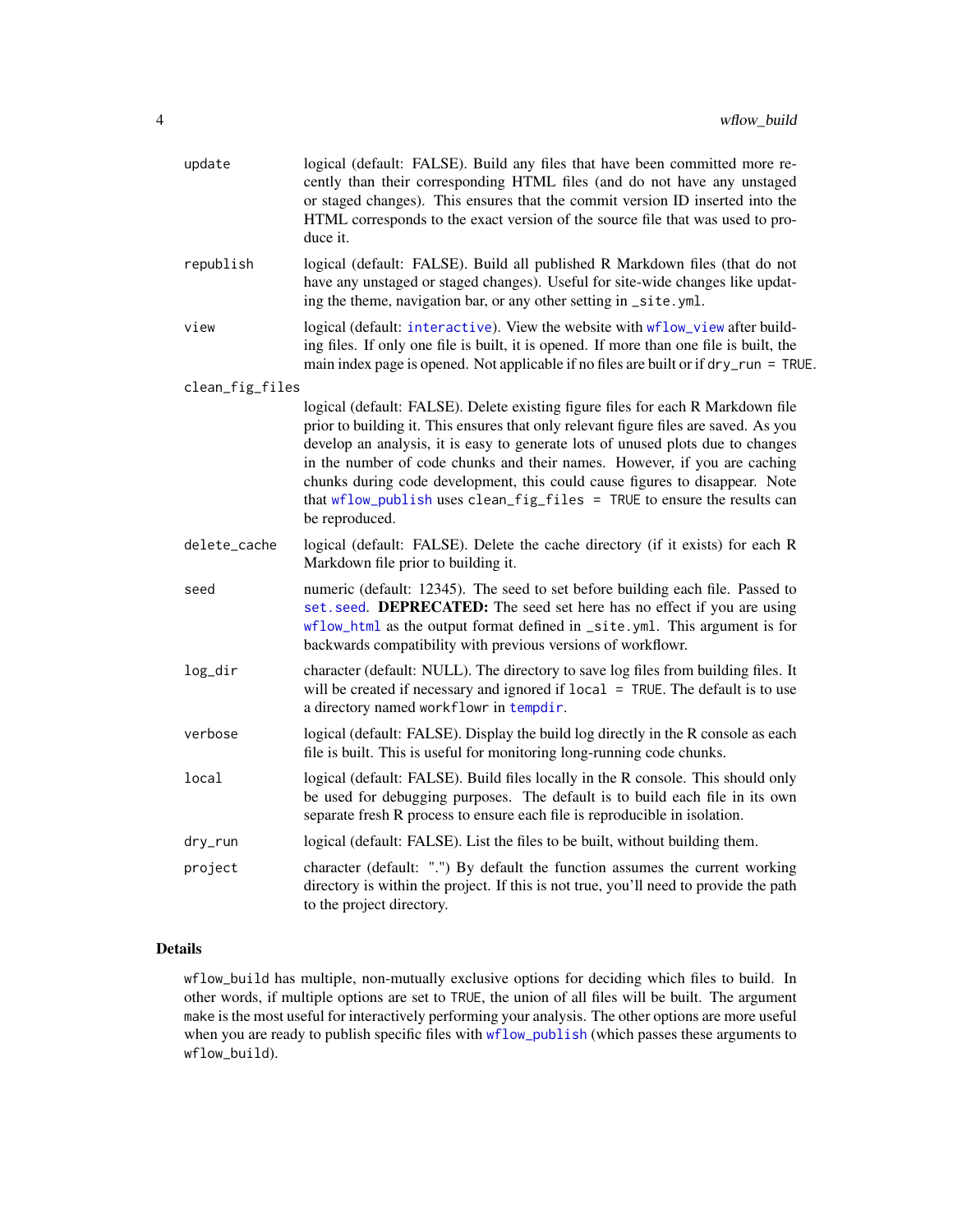- <span id="page-4-0"></span>• Files specified via the argument files are always built.
- If make = TRUE, all files which have been modified more recently than their corresponding HTML files will be built.
- If update = TRUE, all previously published files which have been committed more recently than their corresponding HTML files will be built. However, files which currently have staged or unstaged changes will be ignored.
- If republish = TRUE, all published files will be rebuilt. However, files which currently have staged or unstaged changes will be ignored.

Under the hood, wflow\_build is a wrapper for [render\\_site](#page-0-0) from the package [rmarkdown.](#page-0-0)

#### Value

An object of class wflow\_build, which is a list with the following elements:

- files: The input argument files
- make: The input argument make
- update: The input argument update
- republish: The input argument republish
- view: The input argument view
- clean\_fig\_files: The input argument clean\_fig\_files
- delete\_cache: The input argument delete\_cache
- seed: The input argument seed
- log dir: The directory where the log files were saved
- verbose: The input argument verbose
- local: The input argument local
- dry\_run: The input argument dry\_run
- built: The relative paths to the built R Markdown files
- html: The relative paths to the corresponding HTML files

#### See Also

## [wflow\\_publish](#page-19-1)

#### Examples

```
## Not run:
```

```
# Build any files which have been modified
wflow_build() # equivalent to wflow_build(make = TRUE)
# Build a single file
wflow_build("file.Rmd")
# Build multiple files
wflow_build(c("file1.Rmd", "file2.Rmd"))
# Build multiple files using a file glob
```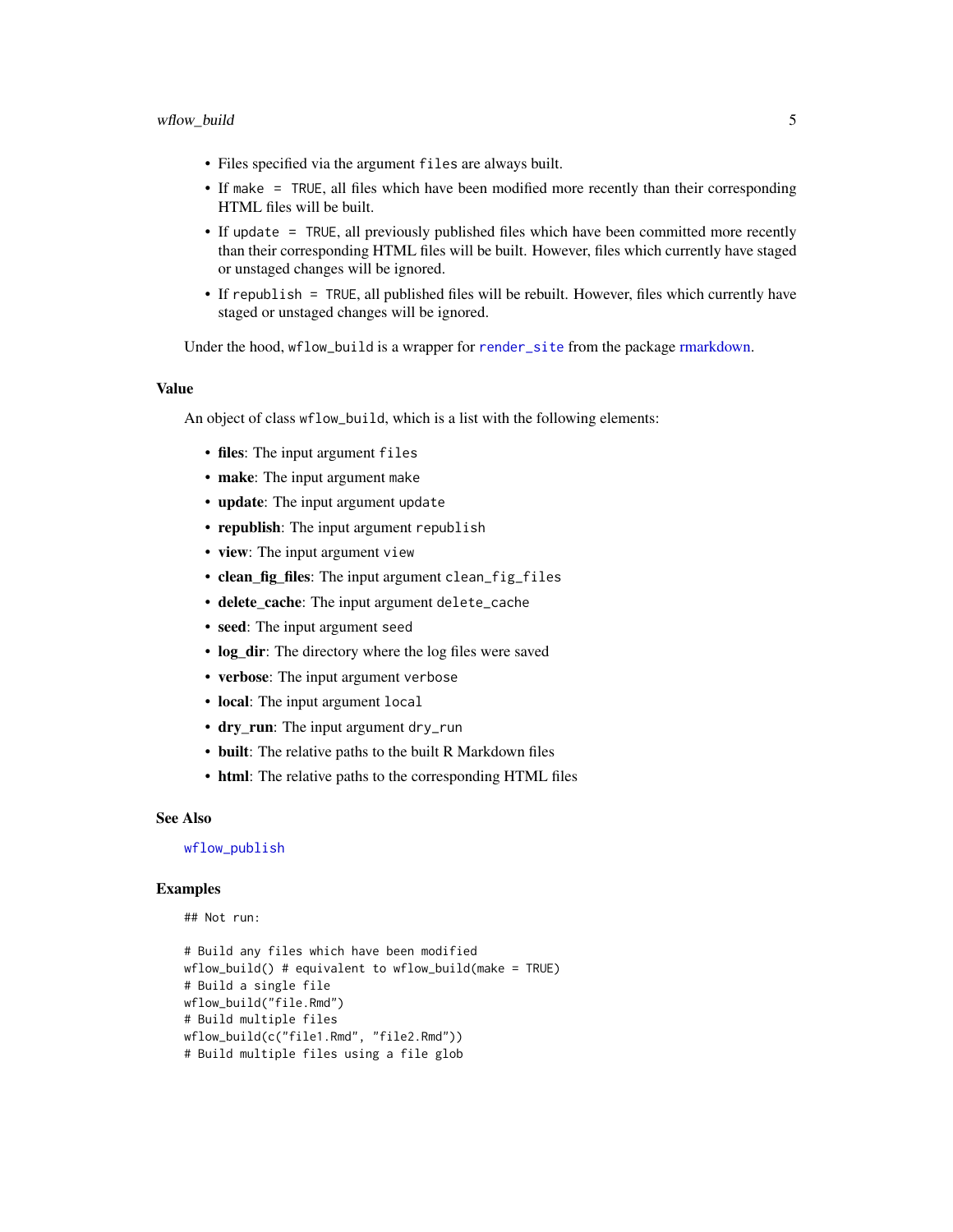```
wflow_build("file*.Rmd")
# Build every published file
wflow_build(republish = TRUE)
# Build file.Rmd and any files which have been modified
wflow_build("file.Rmd", make = TRUE)
## End(Not run)
```
<span id="page-5-1"></span>wflow\_git\_commit *Commit files*

#### Description

wflow\_git\_commit adds and commits files with Git. This is a convenience function to run Git commands from the R console instead of the shell. For most use cases, you should use [wflow\\_publish](#page-19-1) instead, which calls wflow\_git\_commit and then subsequently also builds and commits the website files.

#### Usage

```
wflow_git_commit(files = NULL, message = NULL, all = FALSE,
 force = FALSE, dry_run = FALSE, project = "."
```
#### Arguments

| character (default: NULL). Files to be added and committed with Git. Supports<br>file globbing.                                                                                                    |
|----------------------------------------------------------------------------------------------------------------------------------------------------------------------------------------------------|
| character (default: NULL). A commit message.                                                                                                                                                       |
| logical (default: FALSE). Automatically stage files that have been modified and<br>deleted. Equivalent to: $g$ it commit -a                                                                        |
| logical (default: FALSE). Allow adding otherwise ignored files. Equivalent to:<br>git add -f                                                                                                       |
| logical (default: FALSE). Preview the proposed action but do not actually add<br>or commit any files.                                                                                              |
| character (default: ".") By default the function assumes the current working<br>directory is within the project. If this is not true, you'll need to provide the path<br>to the project directory. |
|                                                                                                                                                                                                    |

#### Details

Some potential use cases for wflow\_git\_commit:

- Commit drafts which you do not yet want to be included in the website
- Commit files which do not directly affect the website (e.g. when you are writing scripts for a data processing pipeline)

<span id="page-5-0"></span>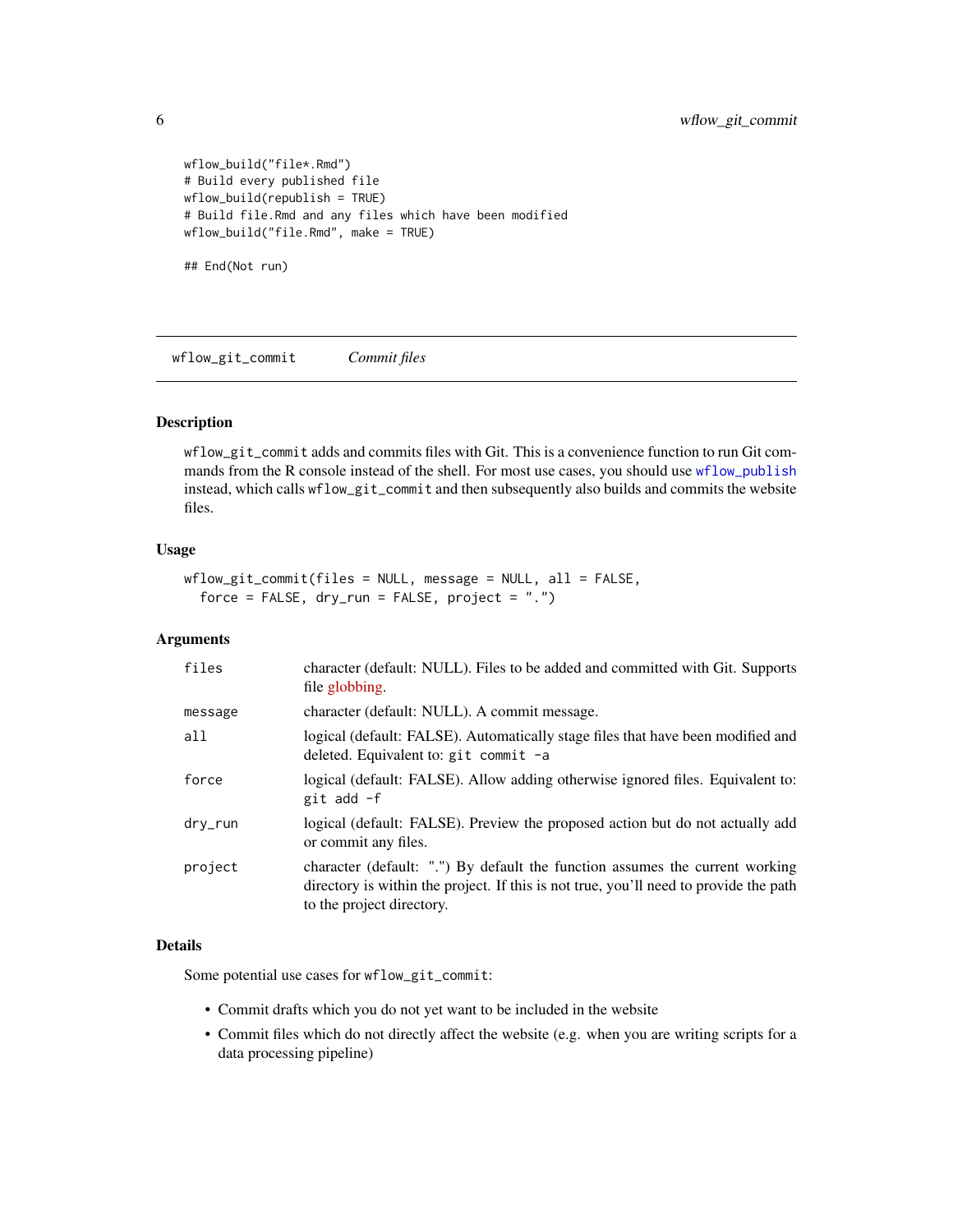<span id="page-6-0"></span>• Manually commit files in docs/ (proceed with caution!). This should only be done for content that is not automatically generated from the source files in the analysis directory, e.g. an image file you want to include in one of your pages.

Under the hood, wflow\_git\_commit is a wrapper for [add](#page-0-0) and [commit](#page-0-0) from the package [git2r.](#page-0-0)

## Value

An object of class wflow\_git\_commit, which is a list with the following elements:

- files: The input argument files.
- message: The message describing the commit.
- all: The input argument all.
- force: The input argument force.
- dry\_run: The input argument dry\_run.
- commit: The object returned by [git2r:](#page-0-0):[commit](#page-0-0) (only included if dry\_run == FALSE).
- **commit\_files**: The relative path(s) to the file(s) included in the commit (only included if  $dry_run == FALSE$ ).

#### See Also

[wflow\\_publish](#page-19-1)

## Examples

```
## Not run:
```

```
# Commit a single file
wflow_git_commit("analysis/file.Rmd", "Add new analysis")
# Commit multiple files
wflow_git_commit(c("code/process-data.sh", "output/small-data.txt"),
             "Process data set")
# Add and commit all tracked files, similar to `git commit -a`
wflow_git_commit(message = "Lots of changes", all = TRUE)
```
## End(Not run)

<span id="page-6-1"></span>wflow\_git\_config *Configure Git settings*

#### **Description**

wflow\_git\_config configures the global Git settings on the current machine. This is a convenience function to run Git commands from the R console instead of the Terminal. The same functionality can be achieved by running git config in the Terminal.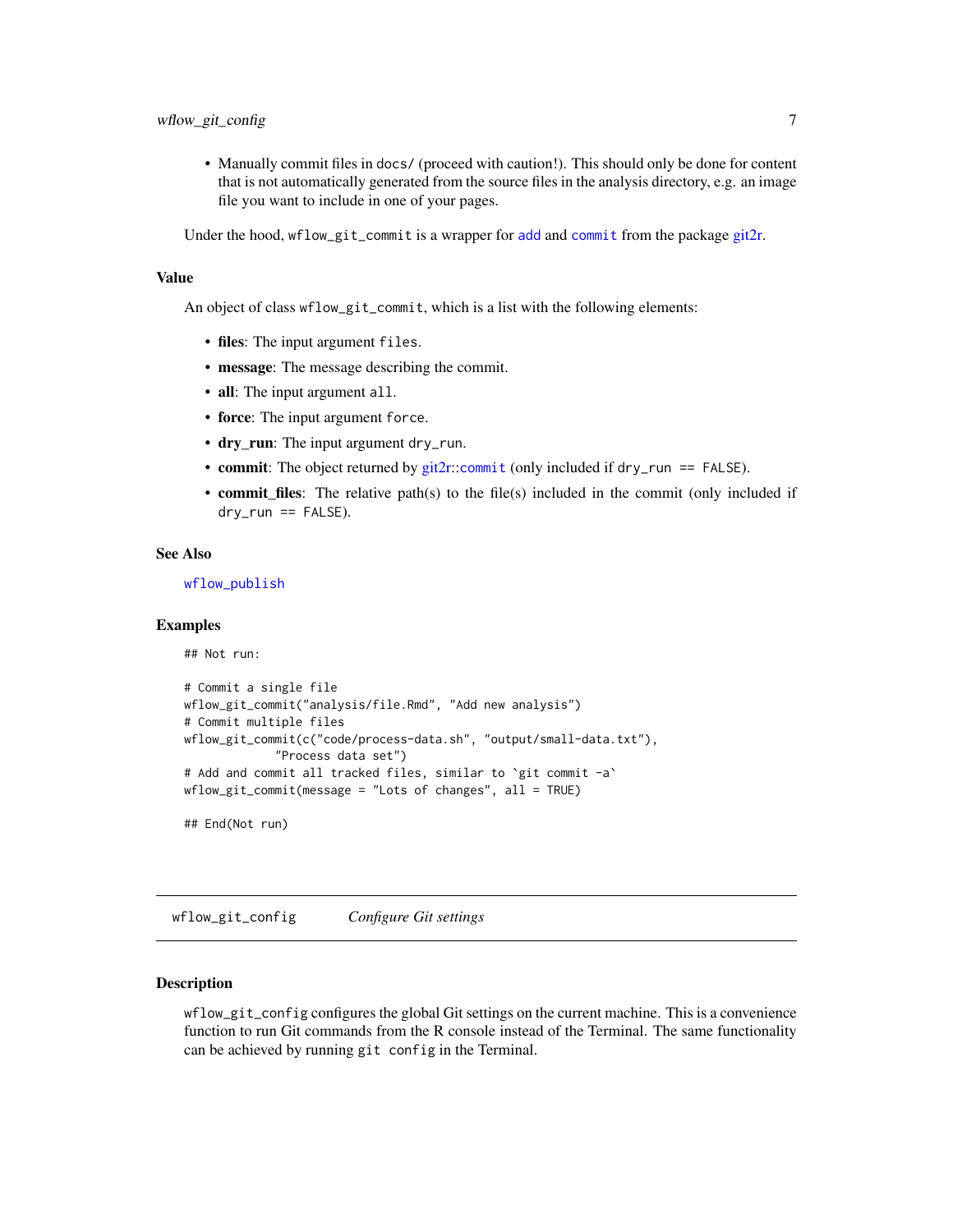#### <span id="page-7-0"></span>Usage

```
wflow_git\_config(user.name = NULL, user.email = NULL, ...)
```
#### Arguments

| user.name               | character (default: NULL). Git user name. Git assigns an author when commit-<br>ting (i.e. saying) changes. If you have never used Git before on your computer,<br>make sure to set this. |
|-------------------------|-------------------------------------------------------------------------------------------------------------------------------------------------------------------------------------------|
| user.email              | character (default: NULL). Git user email. Git assigns an email when commit-<br>ting (i.e. saving) changes. If you have never used Git before on your computer,<br>make sure to set this. |
| $\cdot$ $\cdot$ $\cdot$ | Arbitrary Git settings, e.g. core editor $=$ "nano".                                                                                                                                      |

## Details

The main purpose of wflow\_git\_config is to set the user.name and user.email to use with Git commits. Note that these do not need to match the name and email you used to register your online account with a Git hosting service (e.g. GitHub or GitLab). However, it can also handle arbitrary Git settings (see examples below).

There are two main limitations of wflow\_git\_config for the sake of simplicity. First, wflow\_git\_config only affects the global Git settings that apply to all Git repositories on the local machine and is unable to configure settings for one specific Git repository. Second, wflow\_git\_config can only add or change the user.name and user.email settings, but not delete them. To perform either of these actions, please use git config in the Terminal.

Under the hood, wflow\_git\_[config](#page-0-0) is a wrapper for config from the package [git2r.](#page-0-0)

To learn more about how to configure Git, see the Software Carpentry lesson [Setting Up Git.](http://swcarpentry.github.io/git-novice/02-setup/)

#### Value

An object of class wflow\_git\_config, which is a list with the following elements:

- user.name: The current global Git user.name
- user.email: The current global Git user.email
- all\_settings: A list of all current global Git settings

## Examples

```
## Not run:
```

```
# View current Git settings
wflow_git_config()
# Set user.name and user.email
wflow_git_config(user.name = "A Name", user.email = "email@domain")
# Set core.editor (the text editor that Git opens to write commit messages)
wflow_git_config(core.editor = "nano")
```
## End(Not run)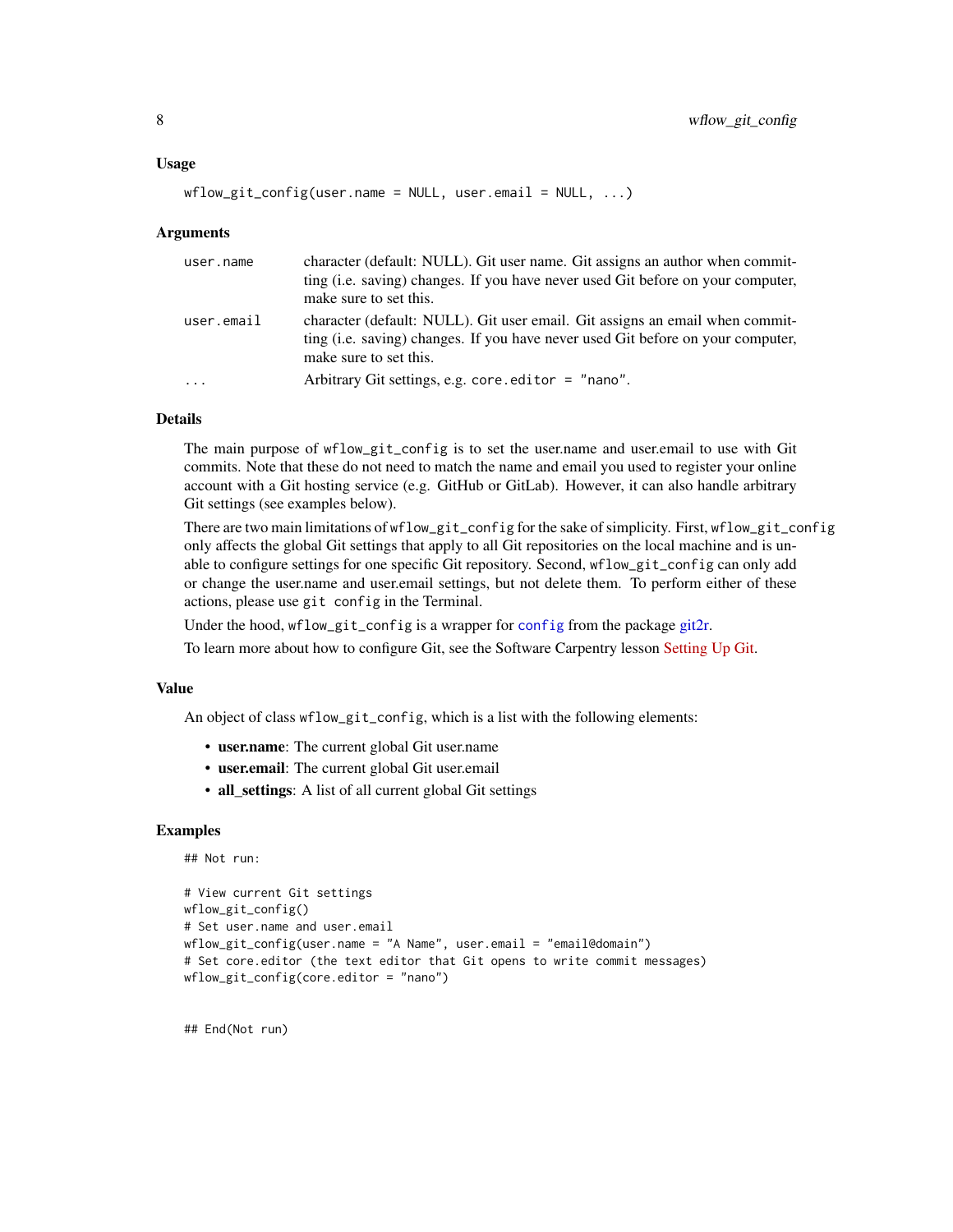#### <span id="page-8-0"></span>Description

wflow\_git\_pull pulls the remote files from your remote repository online (e.g. GitHub or GitLab) into your repository on your local machine. This is a convenience function to run Git commands from the R console instead of the Terminal. The same functionality can be achieved by running git pull in the Terminal.

#### Usage

```
wflow_git_pull(remote = NULL, branch = NULL, username = NULL,
 password = NULL, dry_run = FALSE, project = ".")
```
## Arguments

| remote     | character (default: NULL). The name of the remote repository. See Details for<br>the default behavior.                                                                                             |
|------------|----------------------------------------------------------------------------------------------------------------------------------------------------------------------------------------------------|
| branch     | character (default: NULL). The name of the branch in the remote repository to<br>pull from. If NULL, the name of the current local branch is used.                                                 |
| username   | character (default: NULL). Username for online Git hosting service (e.g. GitHub<br>or GitLab). The user is prompted if necessary.                                                                  |
| password   | character (default: NULL). Password for online Git hosting service (e.g. GitHub<br>or GitLab). The user is prompted if necessary.                                                                  |
| $drv$ _run | logical (default: FALSE). Preview the proposed action but do not actually pull<br>from the remote repository.                                                                                      |
| project    | character (default: ".") By default the function assumes the current working<br>directory is within the project. If this is not true, you'll need to provide the path<br>to the project directory. |

## Details

wflow\_git\_pull tries to choose sensible defaults if the user does not explicitly specify the remote repository and/or the remote branch:

- If both remote and branch are NULL, wflow\_git\_pull checks to see if the current local branch is tracking a remote branch. If yes, it pulls to this tracked remote branch.
- If the argument remote is left as NULL and there is only one remote, it is used. If there is more than one remote, the one named "origin" is used.
- If the argument branch is left as NULL, the name of the current local branch is used (referred to as HEAD by Git).

Under the hood, wflow\_git\_[pull](#page-0-0) is a wrapper for pull from the package [git2r.](#page-0-0)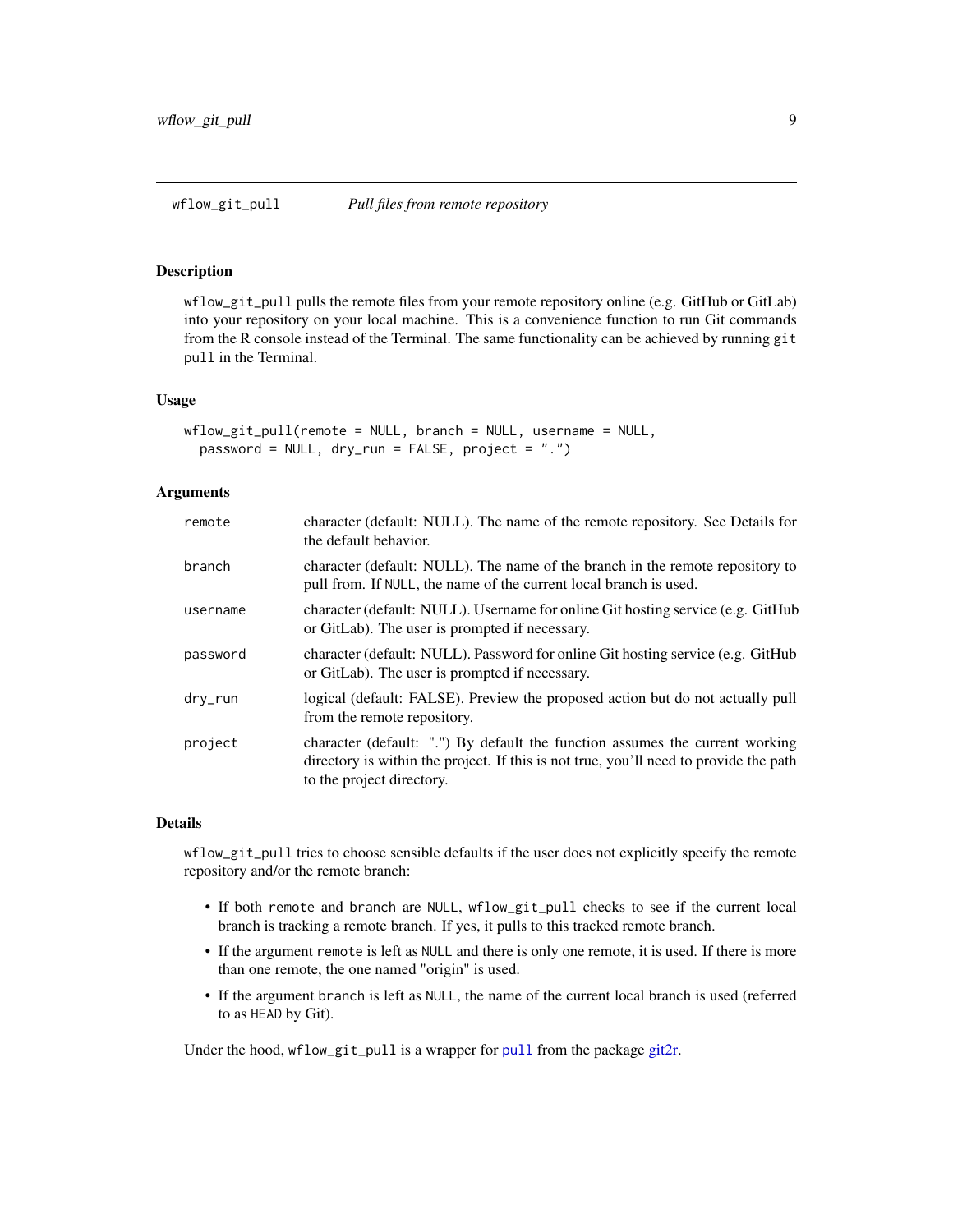## <span id="page-9-0"></span>Value

An object of class wflow\_git\_pull, which is a list with the following elements:

- remote: The remote repository.
- branch: The branch of the remote repository.
- username: Username for online Git hosting service (e.g. GitHub or GitLab).
- merge\_result: The git\_merge\_result object returned by [git2r](#page-0-0) (only included if dry\_run == FALSE).
- dry\_run: The input argument dry\_run.
- protocol: The authentication protocol for the remote repository (either "https" or "ssh".

#### Examples

```
## Not run:
# Pull from remote repository
wflow_git_pull()
# Preview by running in dry run mode
wflow_git_pull(dry_run = TRUE)
```

```
## End(Not run)
```
<span id="page-9-1"></span>wflow\_git\_push *Push files to remote repository*

#### Description

wflow\_git\_push pushes the local files on your machine to your remote repository on a remote Git hosting service (e.g. GitHub or GitLab). This is a convenience function to run Git commands from the R console instead of the Terminal. The same functionality can be achieved by running git push in the Terminal.

#### Usage

```
wflow_git_push(remote = NULL, branch = NULL, username = NULL,password = NULL, force = FALSE, set_upstream = TRUE, view = TRUE,
 dry_run = FALSE, project = "."
```

| remote   | character (default: NULL). The name of the remote repository. See Details for<br>the default behavior.                                           |
|----------|--------------------------------------------------------------------------------------------------------------------------------------------------|
| branch   | character (default: NULL). The name of the branch to push to in the remote<br>repository. If NULL, the name of the current local branch is used. |
| username | character (default: NULL). Username for online Git hosting service (e.g. GitHub<br>or GitLab). The user is prompted if necessary.                |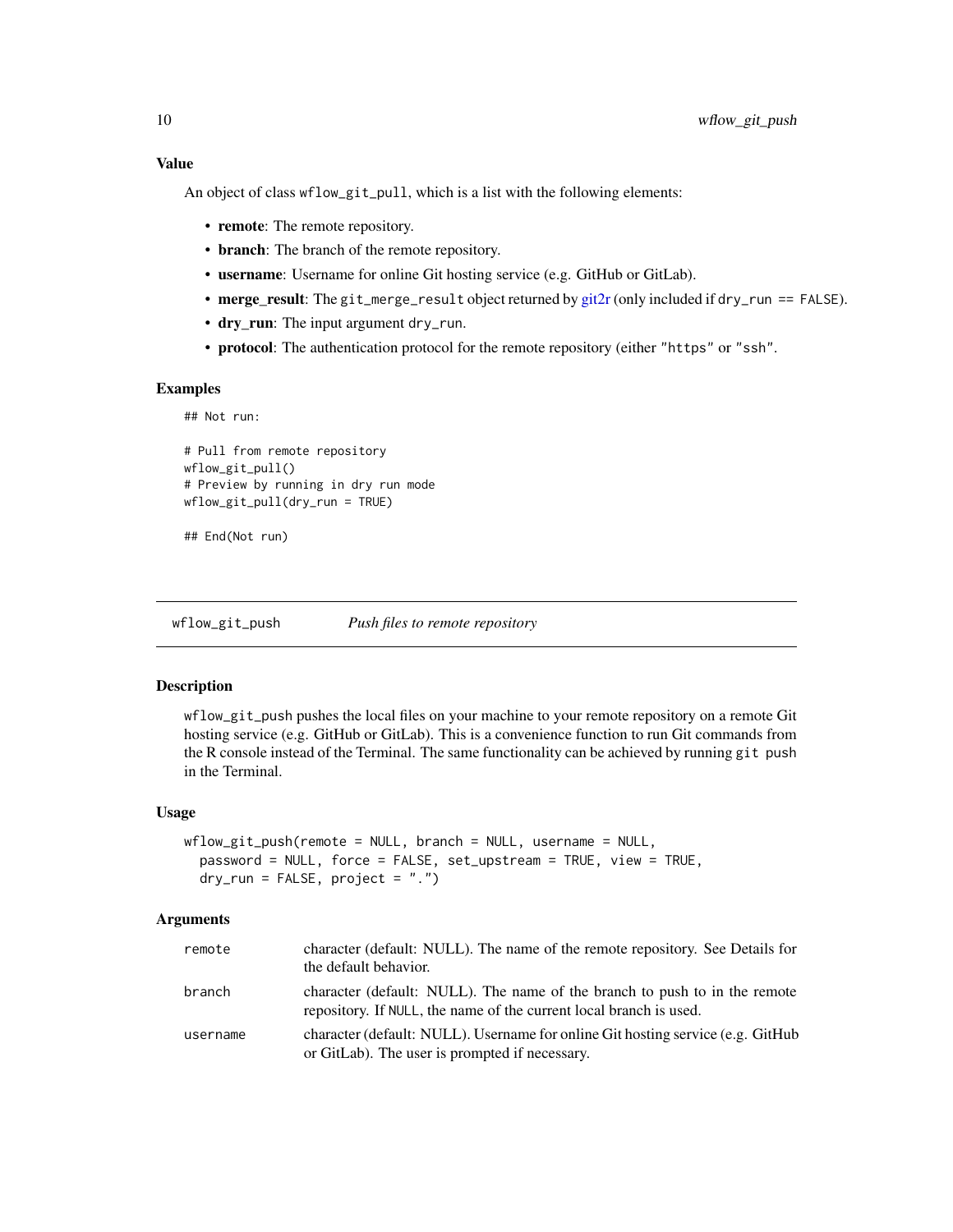<span id="page-10-0"></span>

| password     | character (default: NULL). Password for online Git hosting service (e.g. GitHub<br>or GitLab). The user is prompted if necessary.                                                                                                 |
|--------------|-----------------------------------------------------------------------------------------------------------------------------------------------------------------------------------------------------------------------------------|
| force        | logical (default: FALSE). Force the push to the remote repository. Do not use<br>this if you are not 100% sure of what it is doing. Equivalent to: git push $-f$                                                                  |
| set_upstream | logical (default: TRUE). Set the current local branch to track the remote branch<br>if it isn't already tracking one. This is likely what you want. Equivalent to:<br>git push -u remote branch                                   |
| view         | logical (default: TRUE). Open the URL to the repository in the browser. Ignored<br>if $\frac{dy}{dx}$ run = TRUE. Also note that this only works if the option browser is set,<br>which you can check with getOption ("browser"). |
| dry_run      | logical (default: FALSE). Preview the proposed action but do not actually push<br>to the remote repository.                                                                                                                       |
| project      | character (default: ".") By default the function assumes the current working<br>directory is within the project. If this is not true, you'll need to provide the path<br>to the project directory.                                |

## Details

wflow\_git\_push tries to choose sensible defaults if the user does not explicitly specify the remote repository and/or the remote branch:

- If both remote and branch are NULL, wflow\_git\_push checks to see if the current local branch is tracking a remote branch. If yes, it pushes to this tracked remote branch.
- If the argument remote is left as NULL and there is only one remote, it is used. If there is more than one remote, the one named "origin" is used.
- If the argument branch is left as NULL, the name of the current local branch is used (referred to as HEAD by Git).

Under the hood, wflow\_git\_[push](#page-0-0) is a wrapper for push from the package [git2r.](#page-0-0)

#### Value

An object of class wflow\_git\_push, which is a list with the following elements:

- remote: The remote repository.
- branch: The branch of the remote repository.
- username: Username for online Git hosting service (e.g. GitHub or GitLab).
- force: The input argument force.
- set\_upstream: The input argument set\_upstream.
- view: The input argument view.
- dry\_run: The input argument dry\_run.
- protocol: The authentication protocol for the remote repository (either "https" or "ssh".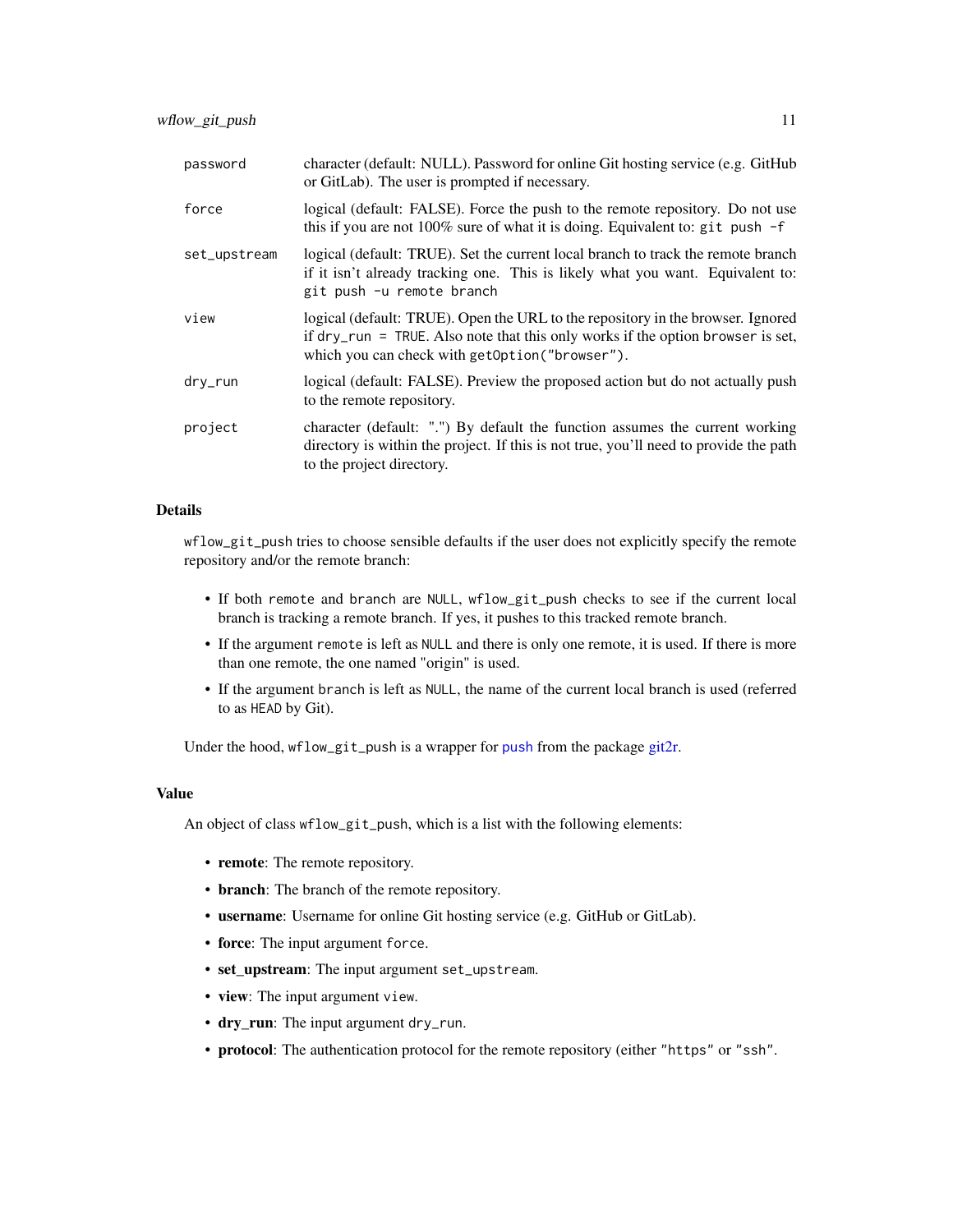## Examples

```
## Not run:
# Push to remote repository
wflow_git_push()
# Preview by running in dry run mode
wflow_git_push(dry_run = TRUE)
## End(Not run)
```
<span id="page-11-1"></span>wflow\_git\_remote *Manage remote Git repositories*

## Description

wflow\_git\_remote is a convenience function for managing remote repositories from R. By default it displays the current remote repositories (analogous to git remote  $-v$ ). It can add a remote, remove a remote, or update the URL for an existing remote.

#### Usage

```
wflow_git_remote(remote = NULL, user = NULL, repo = NULL,
 protocol = "https", action = "add", domain = "github.com",
 verbose = TRUE, project = "."
```

| remote   | character (default: NULL). The name of the remote.                                                                                                                                                 |
|----------|----------------------------------------------------------------------------------------------------------------------------------------------------------------------------------------------------|
| user     | character (default: NULL). The username for the remote repository.                                                                                                                                 |
| repo     | character (default: NULL). The name of the remote repository on the Git hosting<br>service (e.g. GitHub or GitLab).                                                                                |
| protocol | character (default: "https"). The protocol for communicating with the Git host-<br>ing service (e.g. GitHub or GitLab). Must be either "https" or "ssh".                                           |
| action   | character (default: "add"). The action to perform on the remotes. Must be one<br>of "add", "remove", or "set_url". This argument is ignored if remote $=$ NULL.                                    |
| domain   | character (default: "github.com"). The domain of the remote host. For ex-<br>ample, if you want to host your Git repository at GitLab, you would specify<br>"gitlab.com".                          |
| verbose  | logical (default: TRUE). Display the current remotes. Analogous to git remote -v.                                                                                                                  |
| project  | character (default: ".") By default the function assumes the current working<br>directory is within the project. If this is not true, you'll need to provide the path<br>to the project directory. |

<span id="page-11-0"></span>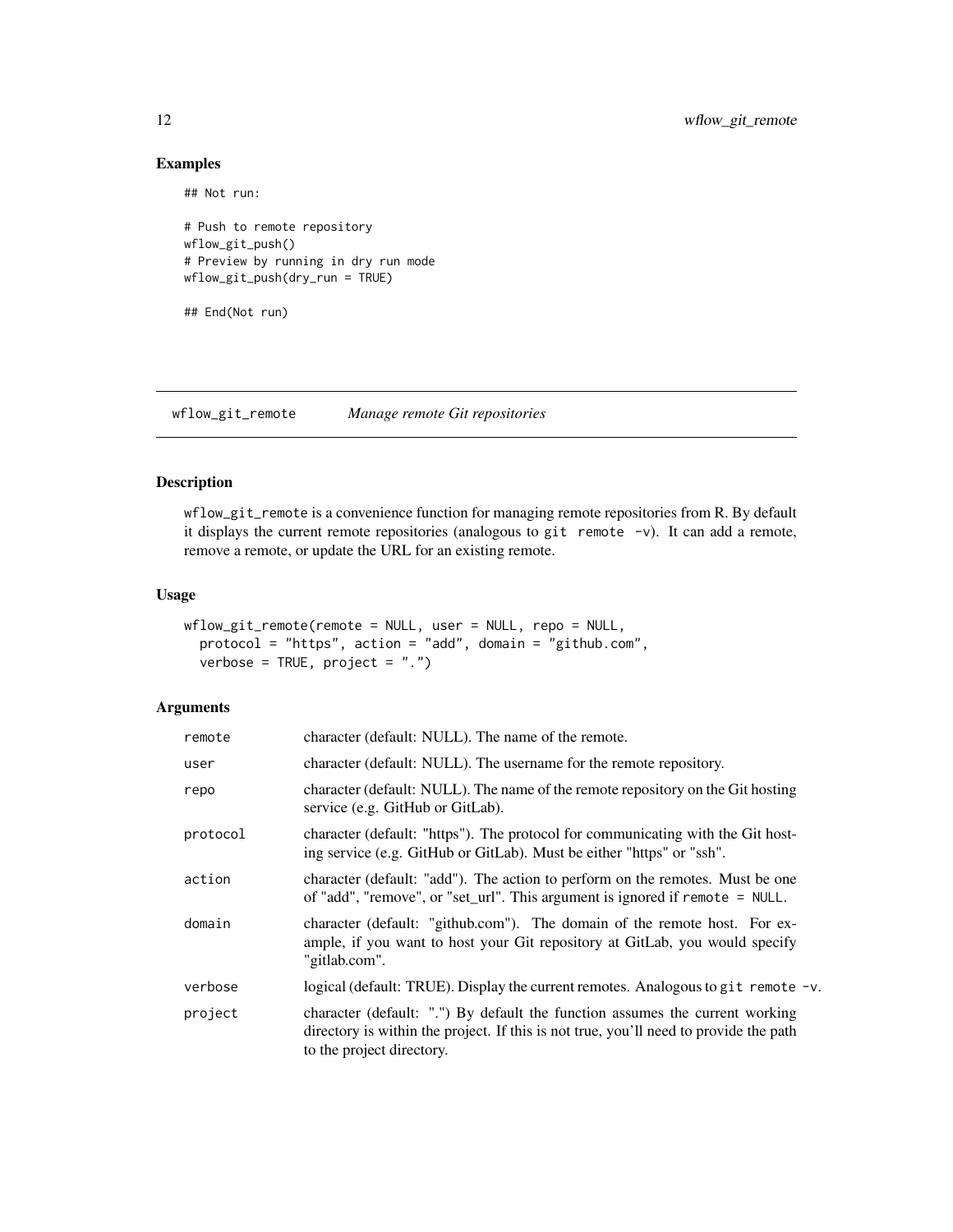#### <span id="page-12-0"></span>wflow\_html 13

#### Details

wflow\_git\_remote constructs a URL to a remote repository based on the input username, repository name, protocol (https or ssh), and domain (e.g. "github.com" or "gitlab.com"). It can add a remote (action = "add"), remove a remote (action = "remove"), or update the URL for an existing remote (action = "set\_url").

This function cannot change the name of an existing remote. To accomplish this, you could run Git from the Terminal (git remote rename <old> <new>) or use git2r::remote\_rename from R.

#### Value

Invisibly returns a named character vector of the remote URLs.

#### Examples

```
## Not run:
# Display the current remotes
wflow_git_remote()
# Add a remote called origin that points to the
# GitHub repository example_repo owned by
# the GitHub user example_user
wflow_git_remote("origin", "example_user", "example_repo")
# Remove the remote named upstream
wflow_git_remote("upstream", action = "remove")
# Change the protocol of the remote origin from https to ssh
wflow_git_remote("origin", "example_user", "example_repo", protocol = "ssh",
              action = "set_url")
# Add a remote called origin that points to the
# GitLab repository example_repo owned by
# the GitLab user example_user
wflow_git_remote("origin", "example_user", "example_repo", domain = "gitlab.com")
## End(Not run)
```
<span id="page-12-1"></span>

wflow\_html *Convert to a workflowr HTML document*

#### Description

Workflowr custom format for converting from R Markdown to an HTML document. wflow\_html has two distinct functionalities: 1) configure the formatting of the HTML by extending [html\\_document](#page-0-0) (see the [RStudio documentation](https://rmarkdown.rstudio.com/html_document_format.html) for the available options), and 2) configure the workflowr reproducibility features (typically specified in a file named \_workflowr.yml). wflow\_html is intended to be used to generate webpages for a workflowr website, but it can also be used outside a workflowr project to implement reproducibility features for single R Markdown documents.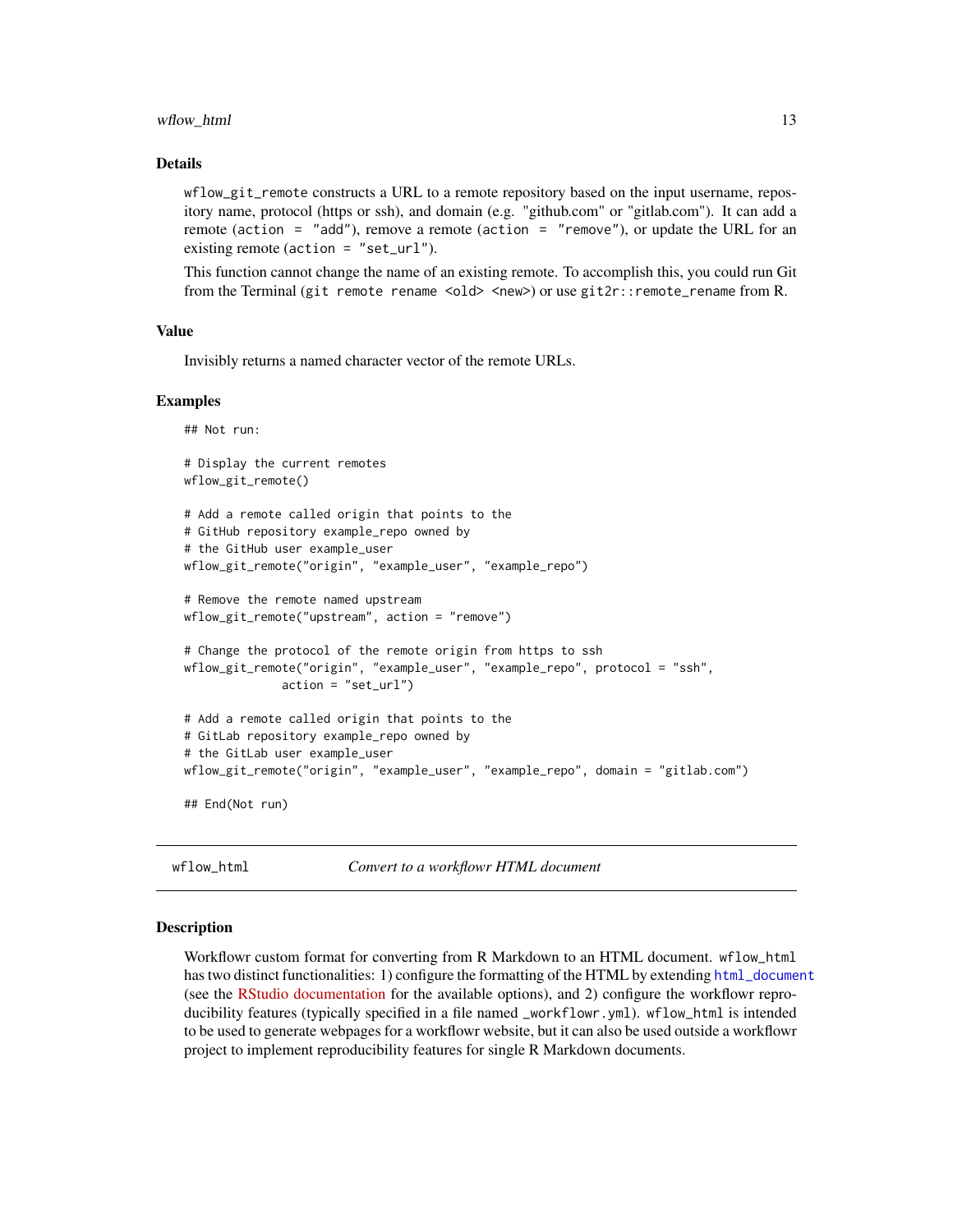#### Usage

 $wflow_thtml(...)$ 

#### Arguments

... Arguments passed to [html\\_document](#page-0-0).

#### Value

An [output\\_format](#page-0-0) object to pass to [render](#page-0-0).

## HTML formatting

wflow\_html extends [html\\_document](#page-0-0). To set default formatting options to be shared across all of your HTML files, set them in the file analysis/\_site.yml. This special file can also be used to configure other aspects of the website like the navigation bar (for more details see the documentation on [R Markdown websites\)](https://rmarkdown.rstudio.com/rmarkdown_websites.html). For example, to use the theme "cosmo" and add a table of contents to every webpage, you would add the following to analysis/\_site.yml:

## output:

workflowr::wflow\_html: toc: true theme: cosmo

Formatting options can also be set for a specific file, which will override the default options set in analysis/\_site.yml. For example, to remove the table of contents from one specific file, you would add the following to the YAML header of that file:

```
output:
  workflowr::wflow_html:
    toc: false
```
However, this will preserve any of the other shared options (e.g. the theme in the above example). If you are not overriding any of the shared options, it is not necessary to specify wflow\_html in the YAML header of your workflowr R Markdown files.

#### Reproducibility features

wflow\_html also implements the workflowr reproducibility features. For example, it automatically sets a seed with set. seed; inserts the current code version (i.e. Git commit ID); runs [sessionInfo](#page-0-0) at the end of the document; and inserts links to past versions of the file and figures.

These reproducibility options are not passed directly as arguments to wflow\_html. Instead these options are specified in \_workflowr.yml or in the YAML header of an R Markdown file (using the field workflowr:). These options (along with their default values) are as follows:

knit\_root\_dir The directory where code inside an R Markdown file is executed; this ultimately sets argument knit\_root\_dir in [render](#page-0-0). By default, [wflow\\_start](#page-25-1) sets knit\_root\_dir in the file \_workflowr.yml to be the path ".". This path is a [relative path](https://swcarpentry.github.io/shell-novice/reference/#relative-path) from the location of

<span id="page-13-0"></span>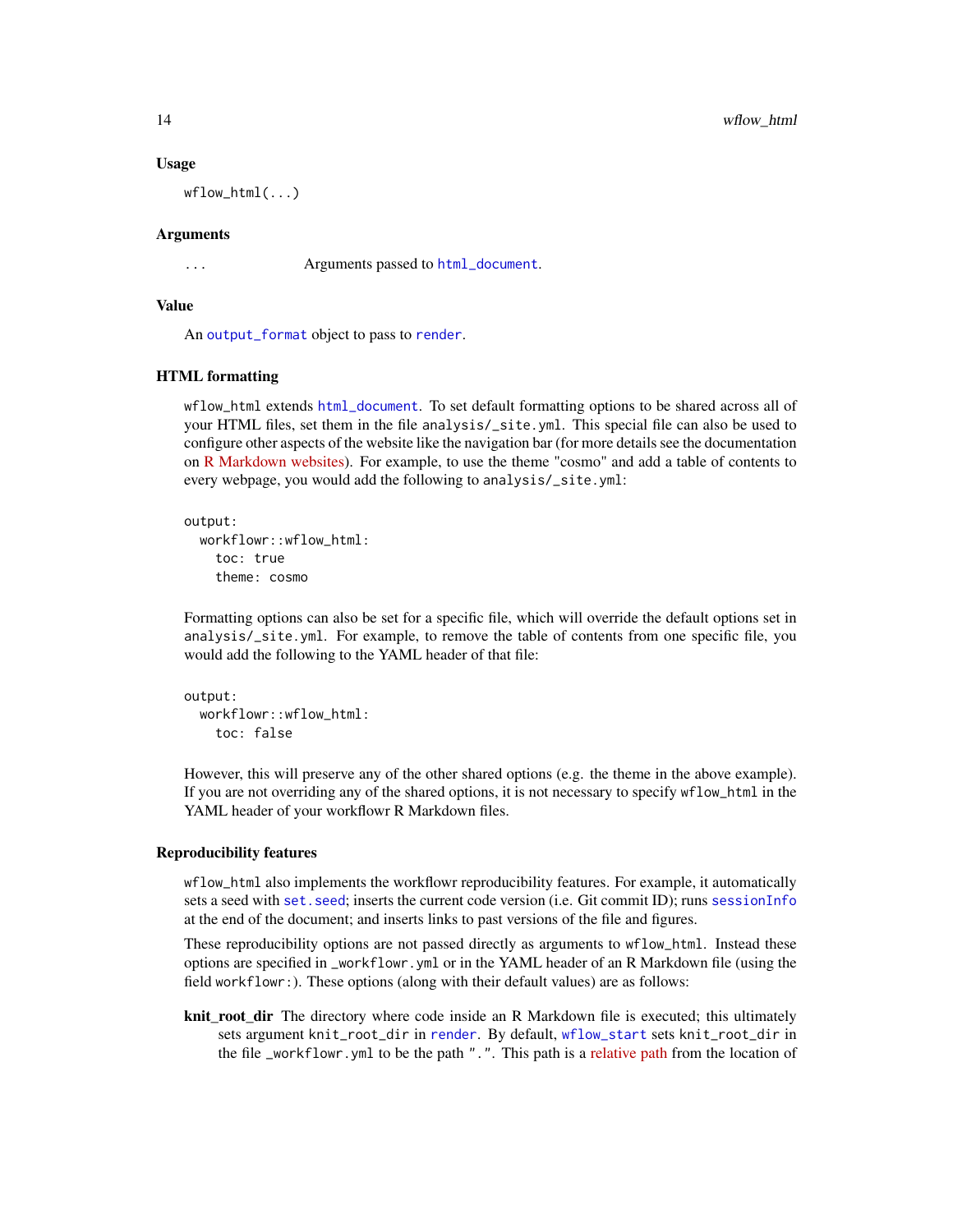<span id="page-14-0"></span>\_workflowr.yml to the directory for the code to be executed. The path "." is shorthand for "current working directory", and thus code is executed in the root of the workflowr project. You can change this to be a relative path to any subdirectory of your project. Also, if you were to delete this line from \_workflowr.yml, then this would cause the code to be executed from the same directory in which the R Markdown files are located (i.e. analysis/ in the default workflowr setup).

It is also possible (though in general not recommended) to configure the knit\_root\_dir to apply to only one of the R Markdown files by specifying it in the YAML header of that particular file. In this case, the supplied path is interpreted as relative to the R Markdown file itself. Thus knit\_root\_dir: "../data" would execute the code in the subdirectory data/.

seed The seed argument in the call to set. seed, which is added to the beginning of an R Markdown file. In [wflow\\_start](#page-25-1), this is set to the date using the format YYYYMMDD. If no seed is specified, the default is 12345.

sessioninfo The function that is run to record the session information. The default is "sessionInfo()".

github The URL of the remote repository for creating links to past results. If unspecified, the URL is guessed from the "git remote" settings (see [wflow\\_git\\_remote](#page-11-1)). Specifying this setting inside \_workflowr.yml is especially helpful if multiple users are collaborating on a project since it ensures that everyone generates the same URLs.

In the default workflowr setup, the file \_workflowr.yml is located in the root of the project. For most users it is best to leave it there, but if you are interested in experimenting with the directory layout, the \_workflowr.yml file can be located in the same directory as the R Markdown files or in any directory upstream of that directory.

Here is an example of a customized \_workflowr.yml file:

```
# Execute code in project directory
knit_root_dir: "."
# Set a custom seed
seed: 4815162342
# Use devtools to generate the session information.
sessioninfo: "devtools::session_info()"
# Use this URL when inserting links to past results.
github: https://github.com/repoowner/mainrepo
```
And here is an example of a YAML header inside an R Markdown file with the same exact custom settings as above:

```
---
title: "About"
output:
 workflowr::wflow_html:
    toc: false
workflowr:
  knit_root_dir: ".."
  seed: 4815162342
  sessioninfo: "devtools::session_info()"
  github: https://github.com/repoowner/mainrepo
---
```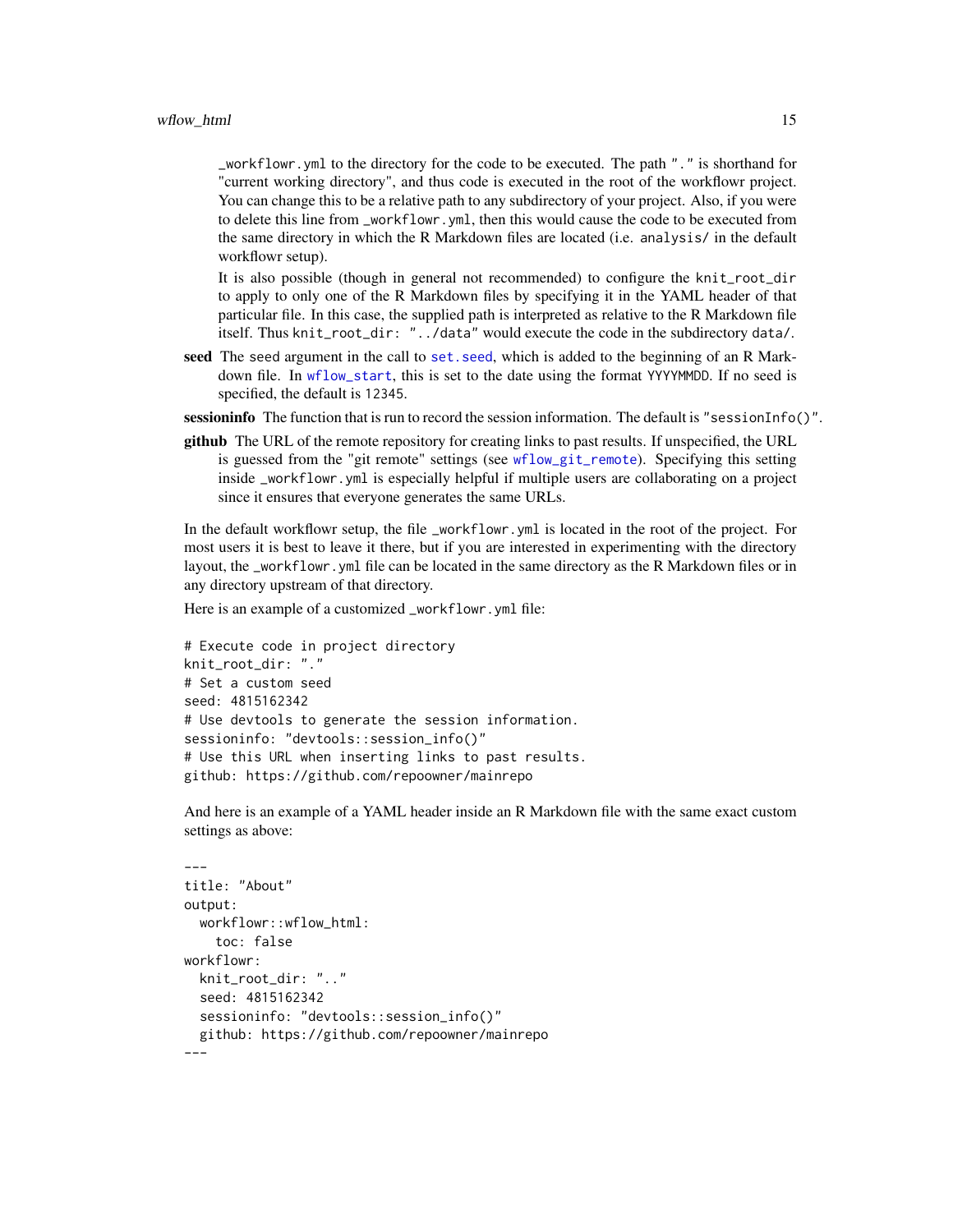Note that the path passed to knit\_root\_dir changed to ".." because it is relative to the R Markdown file instead of \_workflowr.yml. Both have the effect of having the code executed in the root of the workflowr project.

## See Also

[wflow\\_pre\\_knit](#page-17-1), [wflow\\_post\\_knit](#page-16-1), [wflow\\_pre\\_processor](#page-18-1)

wflow\_open *Open R Markdown analysis file(s)*

#### **Description**

wflow\_open opens R Markdown files in RStudio and sets the working directory to the knit directory (see Details). If a file does not exist, a minimal one is created.

## Usage

```
wflow_open(files, change_wd = TRUE, edit_in_rstudio = TRUE,
 project = ".")
```
#### Arguments

| files           | character. R Markdown file(s) to open. Files must have the extension Rmd or<br>rmd. Supports file globbing. Set project = NULL to create an R Markdown file<br>outside of the R Markdown directory of a workflowr project.                                                                   |
|-----------------|----------------------------------------------------------------------------------------------------------------------------------------------------------------------------------------------------------------------------------------------------------------------------------------------|
| change_wd       | logical (default: TRUE). Change the working directory to the knit directory. If<br>$project = NULL$ , the working directory is <b>not</b> changed.                                                                                                                                           |
| edit_in_rstudio |                                                                                                                                                                                                                                                                                              |
|                 | logical (default: TRUE). Open the file $(s)$ in the RStudio editor.                                                                                                                                                                                                                          |
| project         | character (or NULL). By default the function assumes the current working di-<br>rectory is within the project. If this is not true, you'll need to provide the path to<br>the project directory. Set project = NULL if running this command to create a<br>file for a non-workflowr project. |

## Details

wflow\_open is a convenience function to make it easier to begin working, especially when starting a new analysis. First, it creates a new file if necessary and tries to make educated guesses about metadata like the title, author, and date. Second, it sets the working directory to the knit directory. The knit directory is where the code in the R Markdown files is executed, and may be defined via the field knit\_root\_dir in the file \_workflowr.yml (see [wflow\\_html](#page-12-1) for all the details). If this field is not defined, then the knit directory is the R Markdown directory. Third, it opens the file(s) in RStudio if applicable. The latter two side effects can be turned off if desired.

If you would like to create an R Markdown file with wflow\_open for an analysis that is not part of a workflowr project, set project = NULL. Otherwise wflow\_open will throw an error. Note that the working directory is **not** changed when  $project = NULL$ .

<span id="page-15-0"></span>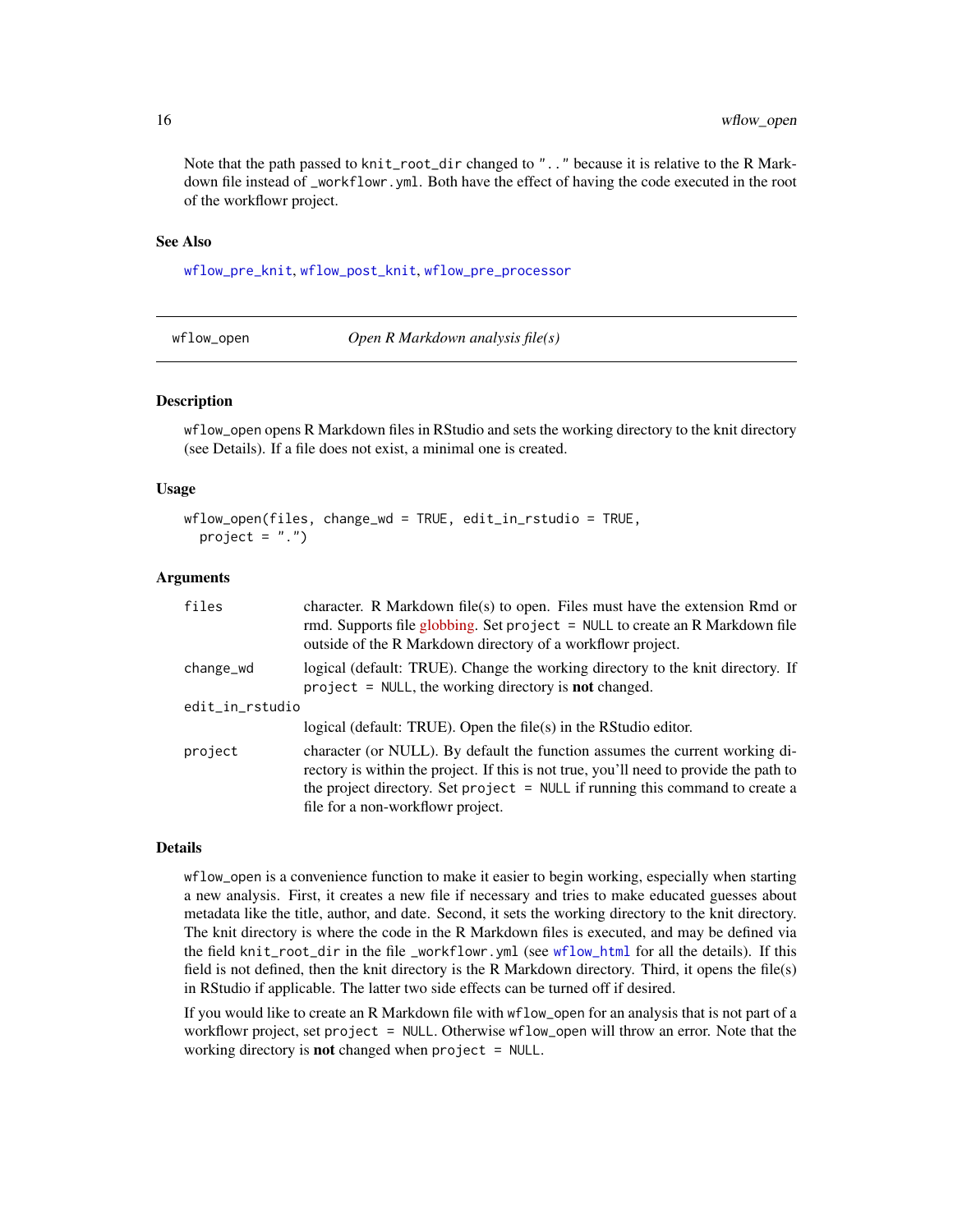## <span id="page-16-0"></span>Value

An object of class wflow\_open, which is a list with the following elements:

| files           | The input argument files as absolute paths.                                                                      |
|-----------------|------------------------------------------------------------------------------------------------------------------|
| change_wd       | The input argument change wd.                                                                                    |
| edit_in_rstudio |                                                                                                                  |
|                 | The input argument edit_in_rstudio.                                                                              |
| knit_root_dir   | The knit directory (see wflow_html for details). This is NULL if project was<br>set to NULL.                     |
| previous_wd     | The working directory in which wflow_open was executed.                                                          |
| new_wd          | The working directory that wflow_open changed to. The value is NULL if the<br>working directory was not changed. |
| files_new       | The subset of the input argument files that were newly created. Paths are<br>absolute.                           |

## Examples

```
## Not run:
wflow_open("analysis/model-data.Rmd")
# Multiple files
wflow_open(c("analysis/model-data.Rmd", "analysis/another-analysis.Rmd"))
# Open all R Markdown files
wflow_open("analysis/*Rmd")
# Create an R Markdown file in a non-worklowr project
wflow_open("model-data.Rmd", project = NULL)
```
## End(Not run)

<span id="page-16-1"></span>wflow\_post\_knit *post\_knit function for workflowr*

## Description

This is the post\_knit function that [wflow\\_html](#page-12-1) passes to the function [output\\_format](#page-0-0) from the package [rmarkdown.](#page-0-0) For advanced usage only.

## Usage

```
wflow_post_knit(metadata, input_file, runtime, encoding, ...)
```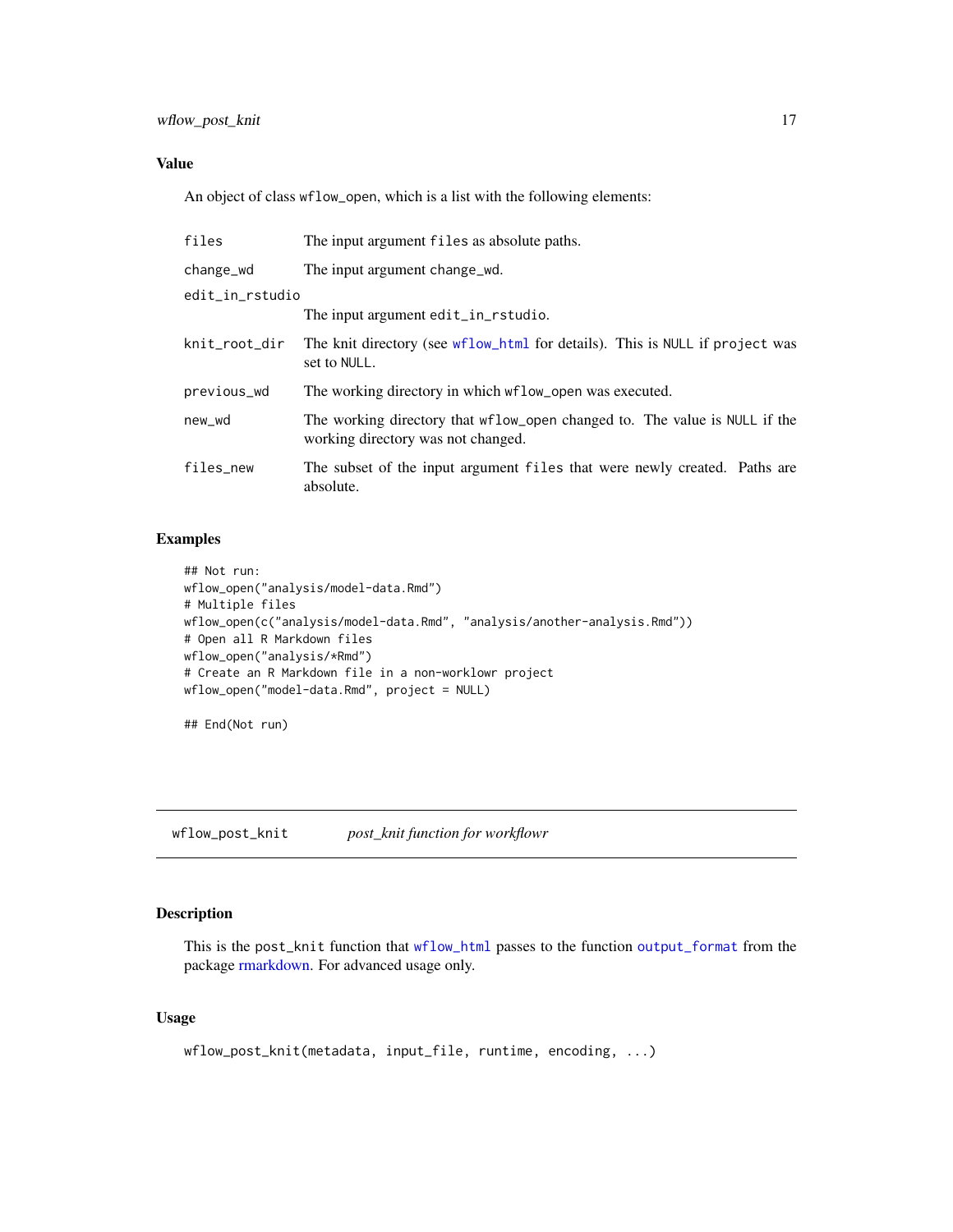#### <span id="page-17-0"></span>Arguments

| metadata   | The metadata specified in the YAML header of the R Markdown file                                                                                                                                                                                                                                                                 |
|------------|----------------------------------------------------------------------------------------------------------------------------------------------------------------------------------------------------------------------------------------------------------------------------------------------------------------------------------|
| input_file | Name of R Markdown file                                                                                                                                                                                                                                                                                                          |
| runtime    | The runtime target for rendering. The static option produces output intended<br>for static files; shiny produces output suitable for use in a Shiny document<br>(see run). The default, auto, allows the runtime target specified in the YAML<br>metadata to take precedence, and renders for a static runtime target otherwise. |
| encoding   | The encoding of the input file. See file for more information.                                                                                                                                                                                                                                                                   |
|            | arguments passed to the post_knit function of rmarkdown::html_document                                                                                                                                                                                                                                                           |

## Details

If you'd like to combine workflowr with another R Markdown output format, you may need to use wflow\_post\_knit. This function fixes the path to the R Markdown file (which is manipulated by [wflow\\_pre\\_knit](#page-17-1)).

#### See Also

[wflow\\_html](#page-12-1), [wflow\\_pre\\_knit](#page-17-1), [wflow\\_pre\\_processor](#page-18-1)

<span id="page-17-1"></span>

| wflow_pre_knit |  | pre_knit function for workflowr |
|----------------|--|---------------------------------|
|----------------|--|---------------------------------|

## Description

This is the pre\_knit function that [wflow\\_html](#page-12-1) passes to the function [output\\_format](#page-0-0) from the package [rmarkdown.](#page-0-0) For advanced usage only.

#### Usage

```
wflow_pre_knit(input, ...)
```
#### Arguments

| input    | Name of R Markdown file |
|----------|-------------------------|
| $\cdots$ | currently ignored       |

## Details

If you'd like to insert the workflowr reproducibility report into other R Markdown output formats such as blogdown::html\_page, you can use wflow\_pre\_knit.

## See Also

[wflow\\_html](#page-12-1), [wflow\\_post\\_knit](#page-16-1), [wflow\\_pre\\_processor](#page-18-1)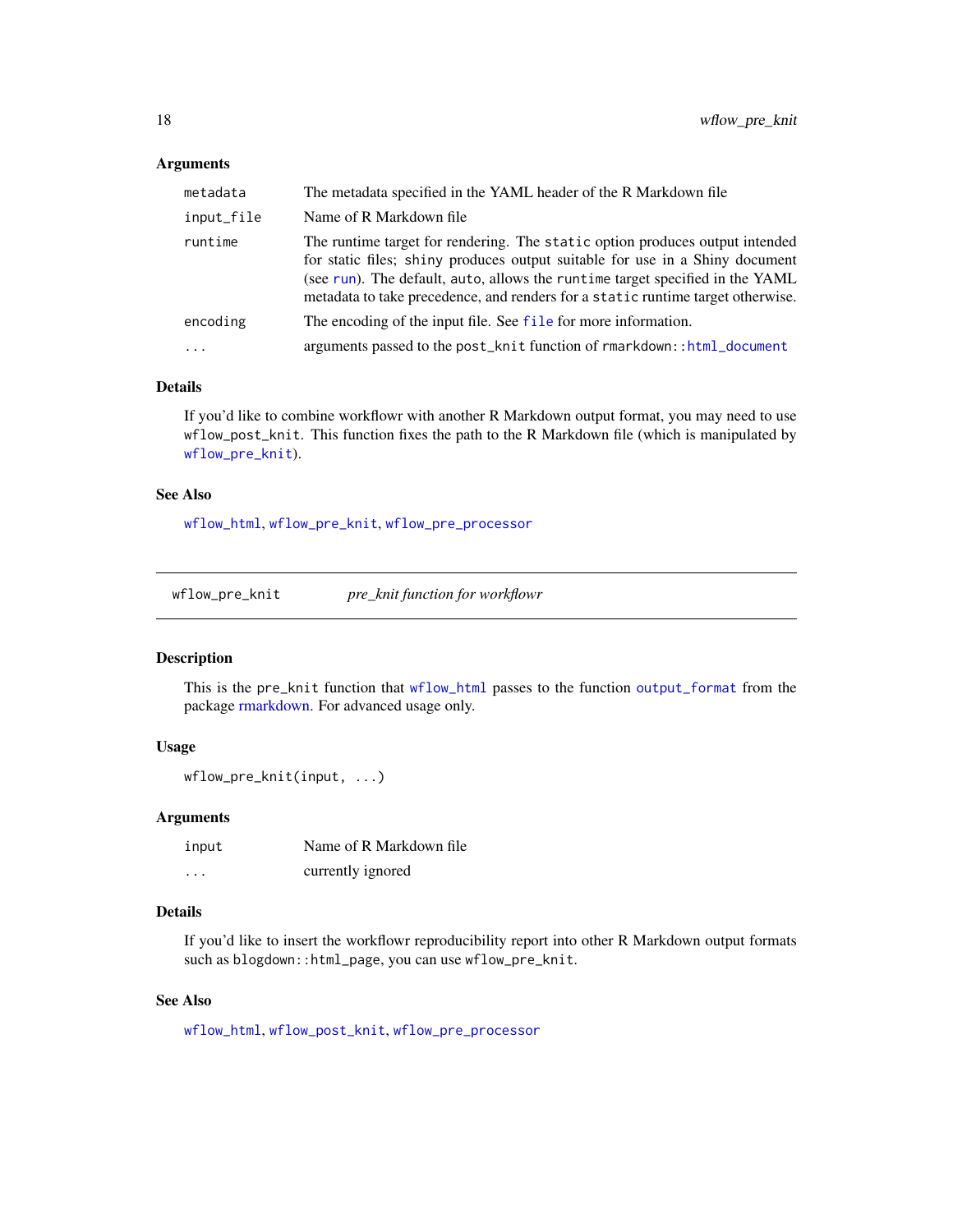## <span id="page-18-1"></span><span id="page-18-0"></span>Description

This is the pre\_processor function that [wflow\\_html](#page-12-1) passes to the function [output\\_format](#page-0-0) from the package [rmarkdown.](#page-0-0) For advanced usage only.

## Usage

```
wflow_pre_processor(metadata, input_file, runtime, knit_meta, files_dir,
  output_dir)
```
## Arguments

| metadata   | The metadata specified in the YAML header of the R Markdown file                                                                                                                                                                                                                                                                                                                                                                           |
|------------|--------------------------------------------------------------------------------------------------------------------------------------------------------------------------------------------------------------------------------------------------------------------------------------------------------------------------------------------------------------------------------------------------------------------------------------------|
| input_file | Name of Markdown file created by knitr:: knit to be passed to pandoc                                                                                                                                                                                                                                                                                                                                                                       |
| runtime    | The runtime target for rendering. The static option produces output intended<br>for static files; shiny produces output suitable for use in a Shiny document<br>(see run). The default, auto, allows the runtime target specified in the YAML<br>metadata to take precedence, and renders for a static runtime target otherwise.                                                                                                           |
| knit_meta  | (This option is reserved for expert use.) Metadata generated by knitr.                                                                                                                                                                                                                                                                                                                                                                     |
| files_dir  | Directory for saving intermediate files                                                                                                                                                                                                                                                                                                                                                                                                    |
| output_dir | The output directory for the rendered output_file. This allows for a choice<br>of an alternate directory to which the output file should be written (the default<br>output directory of that of the input file). If a path is provided with a filename in<br>output_file the directory specified here will take precedence. Please note that<br>any directory path provided will create any necessary directories if they do not<br>exist. |

## Details

If you'd like to combine workflowr with another R Markdown output format, you may need to use wflow\_pre\_processor. This function only has minor effects on the style of the resulting HTML page, and is not essential for using workflowr.

## See Also

[wflow\\_html](#page-12-1), [wflow\\_pre\\_knit](#page-17-1), [wflow\\_post\\_knit](#page-16-1)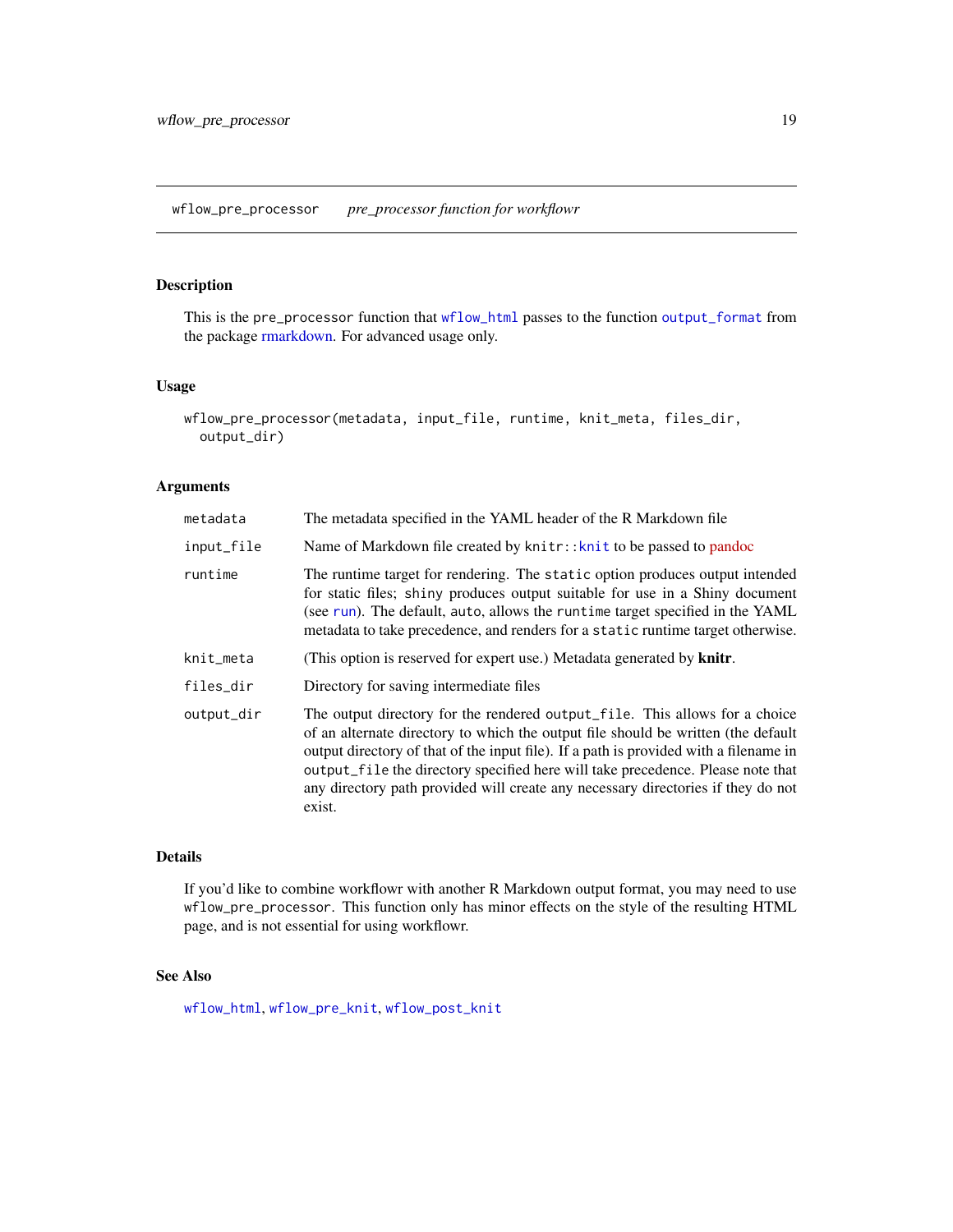<span id="page-19-1"></span><span id="page-19-0"></span>wflow\_publish *Publish the site*

## Description

wflow\_publish is the main workflowr function. Use it when you are ready to publish an analysis to your site. wflow\_publish performs three steps: 1) commit the file(s) (can include both Rmd and non-Rmd files, e.g. \_site.yml), 2) rebuild the R Markdown file(s), 3) commit the generated website file(s). These steps ensure that the version of the HTML file is created by the latest version of the R Markdown file, which is critical for reproducibility.

## Usage

```
wflow\_publish(files = NULL, message = NULL, all = FALSE,force = FALSE, update = FALSE, republish = FALSE,
  view = interactive(), delete_cache = FALSE, seed = 12345,
  verbose = FALSE, dry_run = FALSE, project = ".")
```

| files        | character (default: NULL). R Markdown files and other files to be added and<br>committed with Git (step 1). Any R Markdown files will also be built (step 2)<br>and their output HTML and figures will be subsequently committed (step 3).<br>Supports file globbing. The files are always built in the order they are listed.         |
|--------------|----------------------------------------------------------------------------------------------------------------------------------------------------------------------------------------------------------------------------------------------------------------------------------------------------------------------------------------|
| message      | character (default: NULL). A commit message.                                                                                                                                                                                                                                                                                           |
| all          | logical (default: FALSE). Automatically stage files that have been modified and<br>deleted. Equivalent to: git commit -a                                                                                                                                                                                                               |
| force        | logical (default: FALSE). Allow adding otherwise ignored files. Equivalent to:<br>git add -f                                                                                                                                                                                                                                           |
| update       | logical (default: FALSE). Build any files that have been committed more re-<br>cently than their corresponding HTML files (and do not have any unstaged<br>or staged changes). This ensures that the commit version ID inserted into the<br>HTML corresponds to the exact version of the source file that was used to pro-<br>duce it. |
| republish    | logical (default: FALSE). Build all published R Markdown files (that do not<br>have any unstaged or staged changes). Useful for site-wide changes like updat-<br>ing the theme, navigation bar, or any other setting in _site.yml.                                                                                                     |
| view         | logical (default: interactive). View the website with wflow_view after build-<br>ing files. If only one file is built, it is opened. If more than one file is built, the<br>main index page is opened. Not applicable if no files are built or if dry_run = TRUE.                                                                      |
| delete_cache | logical (default: FALSE). Delete the cache directory (if it exists) for each R<br>Markdown file prior to building it.                                                                                                                                                                                                                  |
| seed         | numeric (default: 12345). The seed to set before building each file. Passed to<br>set. seed. DEPRECATED: The seed set here has no effect if you are using<br>wflow_html as the output format defined in _site.yml. This argument is for<br>backwards compatibility with previous versions of workflowr.                                |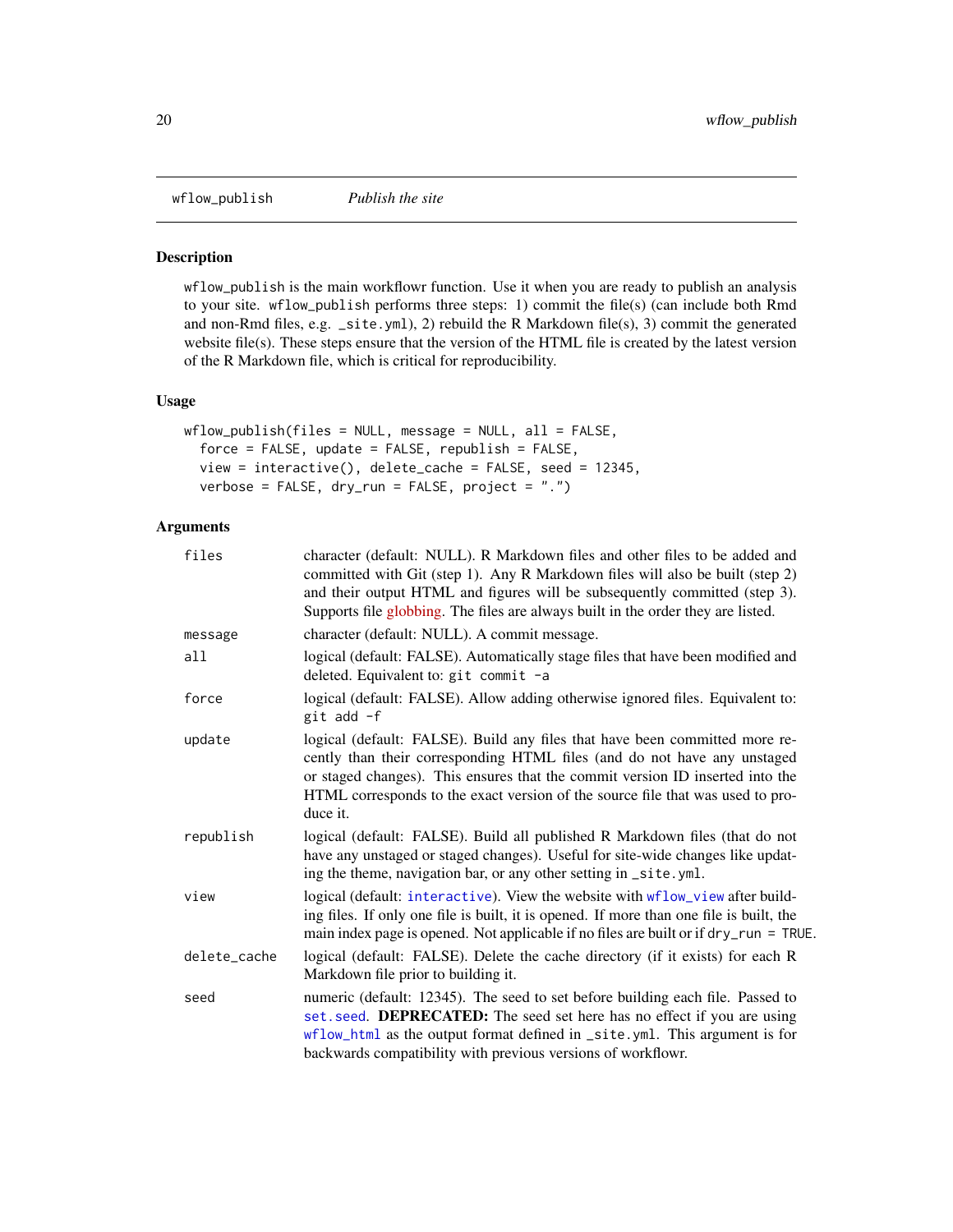<span id="page-20-0"></span>

| verbose | logical (default: FALSE). Display the build log directly in the R console as each<br>file is built. This is useful for monitoring long-running code chunks.                                        |
|---------|----------------------------------------------------------------------------------------------------------------------------------------------------------------------------------------------------|
| dry_run | logical (default: FALSE). Preview the proposed action but do not actually add<br>or commit any files.                                                                                              |
| project | character (default: ".") By default the function assumes the current working<br>directory is within the project. If this is not true, you'll need to provide the path<br>to the project directory. |

#### Value

Returns an object of class wflow\_publish, which is a list with the following elements:

- step1: An object of class wflow\_git\_commit from the first step of committing the files.
- step2: An object of class wflow\_build from the second step of building the HTML files.
- step3: An object of class wflow\_git\_commit from the third step of committing the HTML files.

## See Also

[wflow\\_git\\_commit](#page-5-1), [wflow\\_build](#page-2-1)

#### Examples

```
## Not run:
# single file
wflow_publish("analysis/file.Rmd", "Informative commit message")
# All tracked files that have been edited
wflow_publish(all = TRUE, message = "Informative commit message")
# A new file plus all tracked files that have been edited
wflow_publish("analysis/file.Rmd", "Informative commit message", all = TRUE)
# Multiple files
wflow_publish(c("analysis/file.Rmd", "analysis/another.Rmd"),
              "Informative commit message")
# All R Markdown files that start with the pattern "new_"
wflow_publish("analysis/new_*Rmd", "Informative commit message")
# Republish all published files even though they haven't been modified.
# Useful for changing some universal aspect of the site, e.g. the theme
# specified in _site.yml.
wflow_publish("analysis/_site.yml", "Informative commit message",
              republish = TRUE)
# Publish all previously published files that have been committed more
# recently than their corresponding HTML files. This is useful if you like to
# manually commit your R Markdown files.
wflow_publish(update = TRUE)
```
## End(Not run)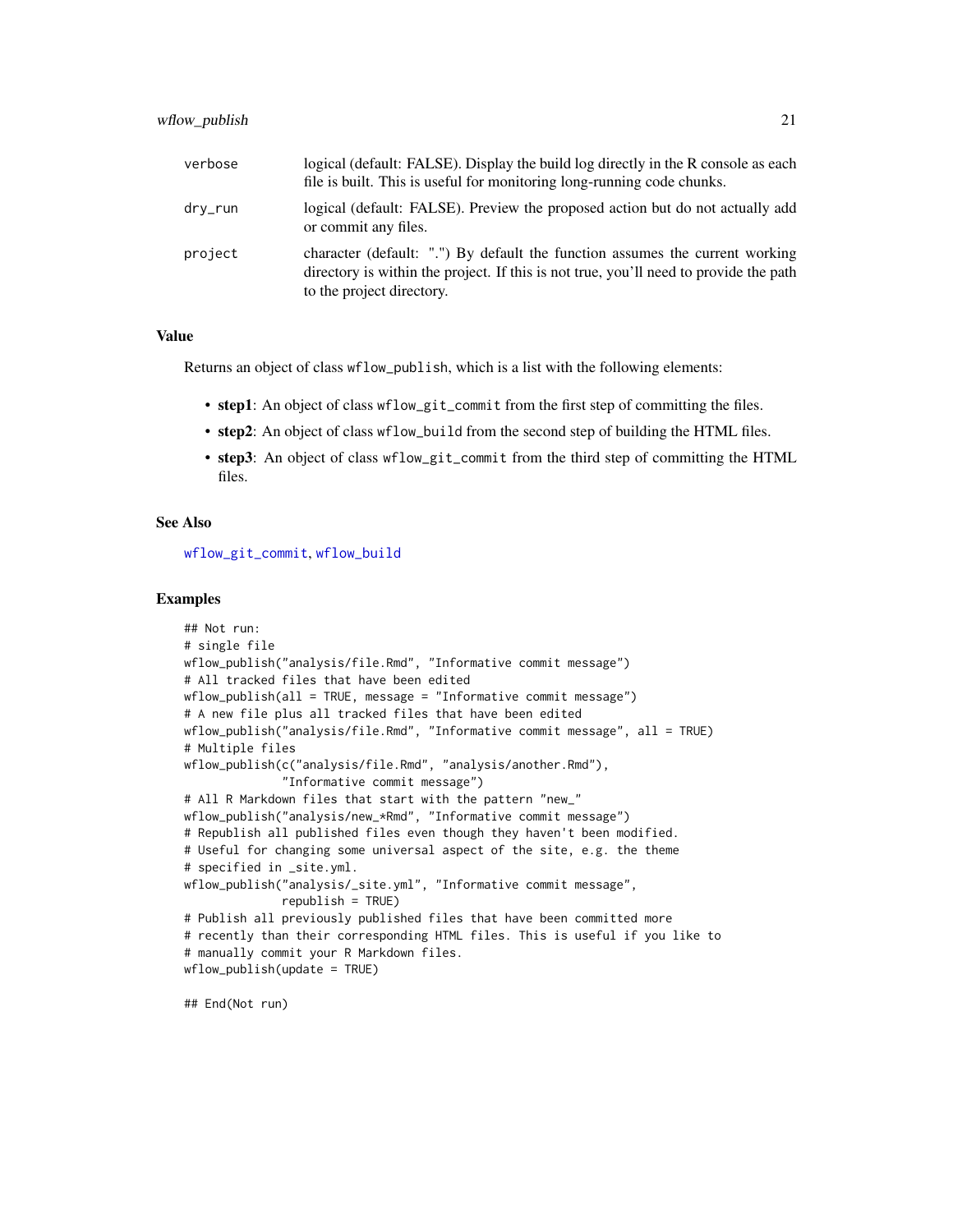<span id="page-21-0"></span>wflow\_remove *Remove files*

## Description

wflow\_remove removes files. If the file to be removed is an R Markdown file, the corresponding HTML and other related files are also removed. If the workflowr project uses Git, wflow\_remove commits the changes.

## Usage

```
wflow_remove(files, message = NULL, git = TRUE, dry_run = FALSE,
 project = ".")
```
## Arguments

| files   | character. Files to be removed. Supports file globbing.                                                                                                                                            |
|---------|----------------------------------------------------------------------------------------------------------------------------------------------------------------------------------------------------|
| message | character (default: NULL). A commit message.                                                                                                                                                       |
| git     | logical (default: TRUE). Commit the changes (only applicable if Git repository<br>is present).                                                                                                     |
| dry_run | logical (default: FALSE). Preview the files to be removed but do not actually<br>remove them.                                                                                                      |
| project | character (default: ".") By default the function assumes the current working<br>directory is within the project. If this is not true, you'll need to provide the path<br>to the project directory. |

## Value

An object of class wflow\_remove, which is a list with the following elements:

- files: The relative path(s) to the removed file(s).
- message: The message describing the commit (if applicable).
- dry\_run: The input argument dry\_run.
- commit: The object returned by [git2r:](#page-0-0): [commit](#page-0-0) (only included if dry\_run == FALSE).
- files\_git: The relative path(s) to the file(s) removed from the Git repository.

## See Also

[wflow\\_git\\_commit](#page-5-1)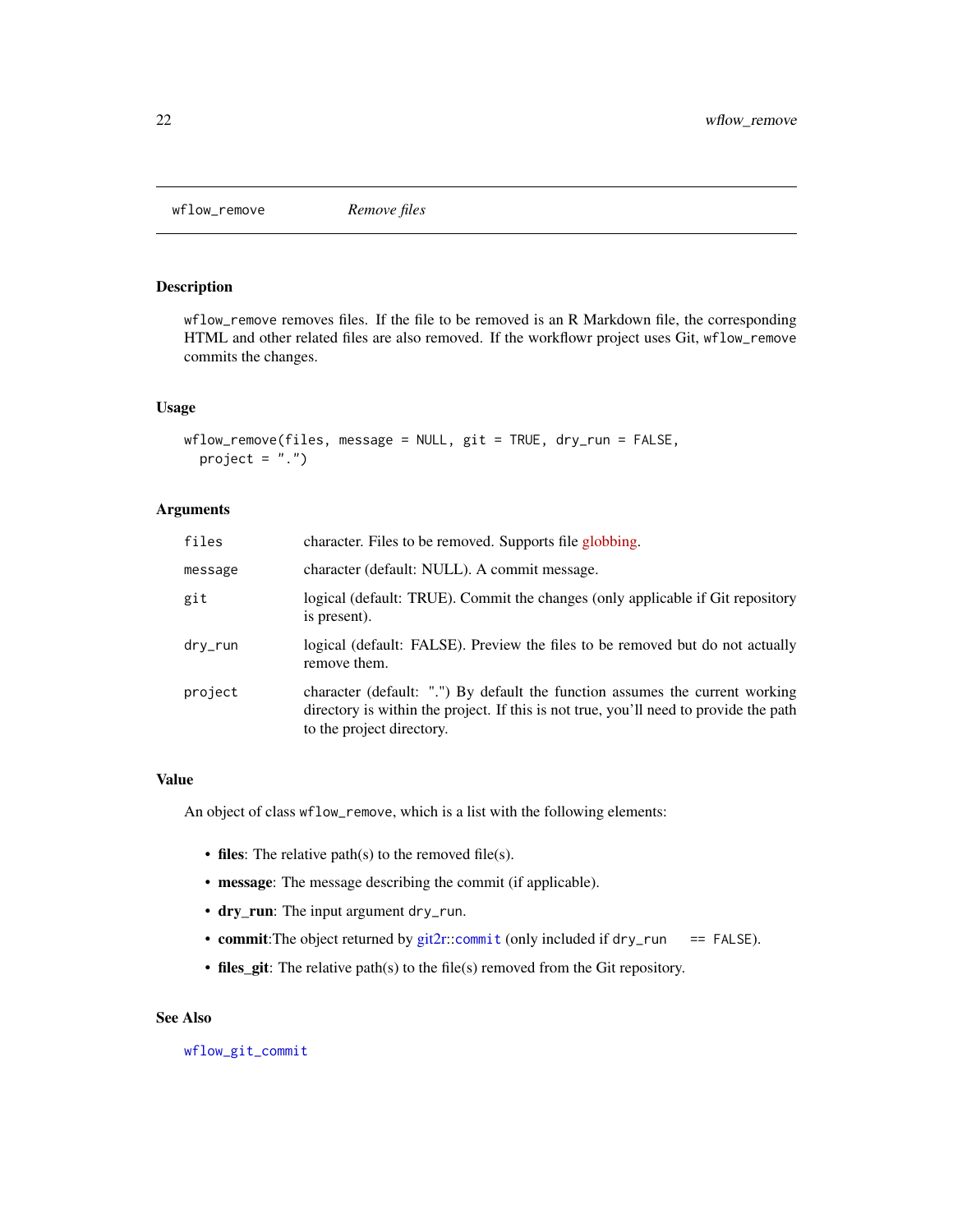## <span id="page-22-0"></span>wflow\_rename 23

## Examples

## Not run:

```
# Remove a single file
wflow_remove("analysis/file.Rmd", "Remove old analysis.")
# Remove multiple files
wflow_remove(c("analysis/file.Rmd", "output/small-data.txt"),
             "Remove old analysis and its associated data.")
```
## End(Not run)

wflow\_rename *Rename files and directories*

## Description

wflow\_rename renames files and directories. If the file to be renamed is an R Markdown file, the corresponding HTML and other related files are also renamed. If the workflowr project uses Git, wflow\_rename commits the changes.

## Usage

```
wflow_rename(files, to, message = NULL, git = TRUE, dry_run = FALSE,
 project = ".")
```
## Arguments

| files   | character. Files to be renamed. Supports file globbing.                                                                                                                                            |
|---------|----------------------------------------------------------------------------------------------------------------------------------------------------------------------------------------------------|
| to      | character. New names for the files. Must be the same length as files.                                                                                                                              |
| message | character (default: NULL). A commit message.                                                                                                                                                       |
| git     | logical (default: TRUE). Commit the changes (only applicable if Git repository<br>is present).                                                                                                     |
| dry_run | logical (default: FALSE). Preview the files to be renamed but do not actually<br>rename them.                                                                                                      |
| project | character (default: ".") By default the function assumes the current working<br>directory is within the project. If this is not true, you'll need to provide the path<br>to the project directory. |

## Value

An object of class wflow\_rename, which is a list with the following elements:

- files: The relative path(s) to the renamed file(s).
- to: The new relative path $(s)$  to rename the file $(s)$ .
- message: The message describing the commit (if applicable).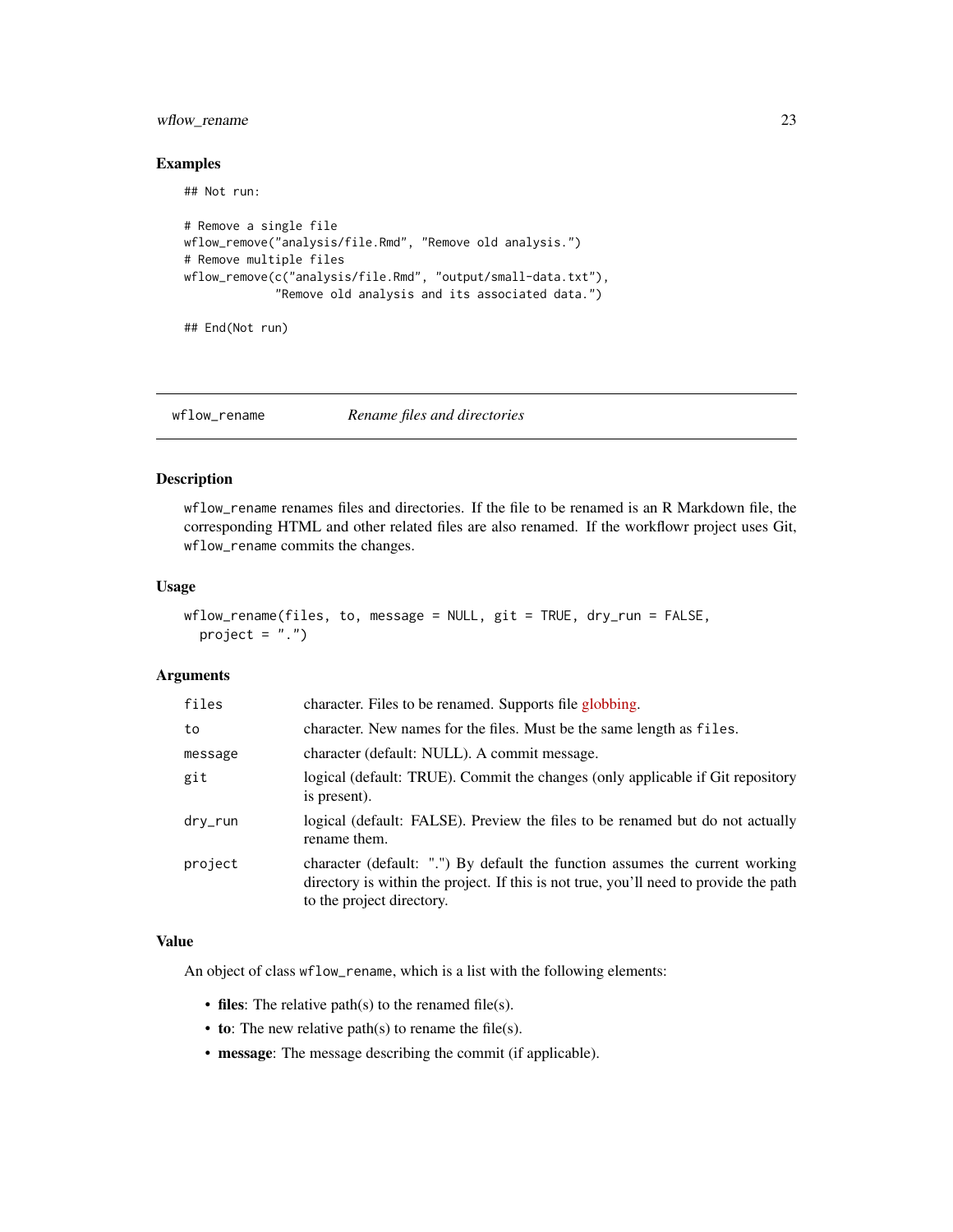- git: The input argument git.
- dry\_run: The input argument dry\_run.
- commit: The object returned by [git2r:](#page-0-0): [commit](#page-0-0) (only included if dry\_run == FALSE).
- files\_git: The relative path(s) to the file(s) renamed from the Git repository.

#### See Also

[wflow\\_git\\_commit](#page-5-1)

## Examples

## Not run:

```
# rename a single file
wflow_rename("analysis/file.Rmd", "analysis/new.Rmd", "rename old analysis.")
# rename multiple files
wflow_rename(c("analysis/file.Rmd", "output/small-data.txt"),
             c("analysis/new.Rmd", "output/new-data.txt"),
             "rename old analysis and its associated data.")
```
## End(Not run)

wflow\_rename\_proj *Rename a workflowr project*

## Description

If you want to rename an existing workflowr project, use wflow\_rename\_proj to update the name throughout all the project files.

## Usage

```
wflow_rename_proj(name, rproj = TRUE, remote = TRUE, navbar = TRUE,
  readme = TRUE, commit = TRUE, directory = TRUE, project = ".")
```

| name      | character. The new name for the workflowr project.                                                                                                                                                 |
|-----------|----------------------------------------------------------------------------------------------------------------------------------------------------------------------------------------------------|
| rproj     | logical (default: TRUE). Rename the RStudio Project file.                                                                                                                                          |
| remote    | logical (default: TRUE). Rename the remote URL.                                                                                                                                                    |
| navbar    | logical (default: TRUE). Rename the navbar title.                                                                                                                                                  |
| readme    | logical (default: TRUE). Rename the README title.                                                                                                                                                  |
| commit    | logical (default: TRUE). Commit the changes to Git.                                                                                                                                                |
| directory | logical (default: TRUE). Rename the project directory.                                                                                                                                             |
| project   | character (default: ".") By default the function assumes the current working<br>directory is within the project. If this is not true, you'll need to provide the path<br>to the project directory. |

<span id="page-23-0"></span>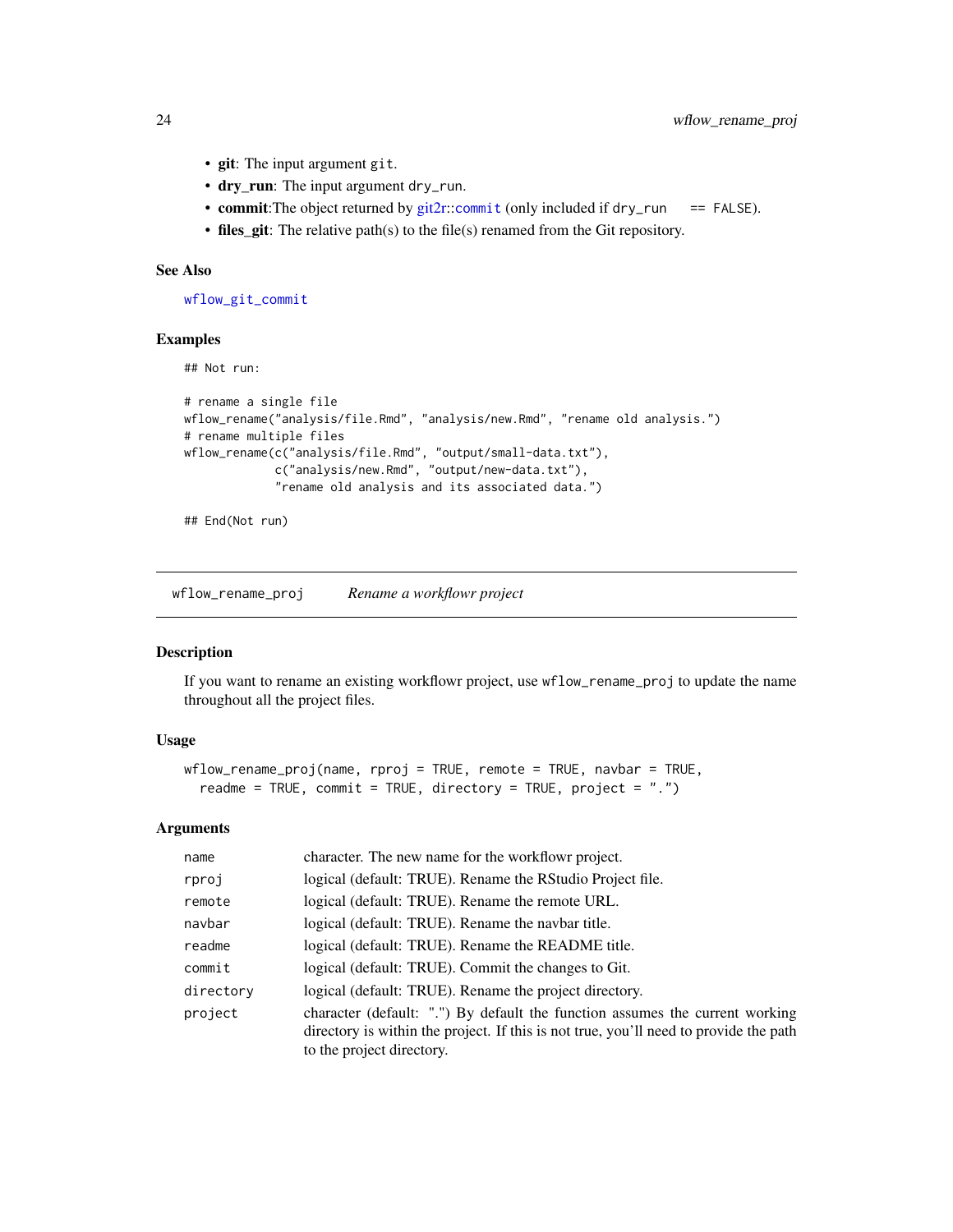## <span id="page-24-0"></span>wflow\_site 25

## Details

wflow\_rename\_proj performs the following steps and then commits the changes:

- Rename RStudio Project file (.Rproj)
- Update URL of remote repository (see [wflow\\_git\\_remote](#page-11-1))
- Update project name in the navigation bar (defined in \_site.yml)
- Update title of README file
- Rename the project directory itself

After renaming the project with wflow\_rename\_proj, you should republish the R Markdown files with wflow\_publish(republish = TRUE). Also, you should go to the settings of your Git repository on the online Git hosting platform to change its name.

#### Value

Invisibly returns the path to the project directory

#### See Also

[wflow\\_publish](#page-19-1)

## Examples

## Not run:

wflow\_rename\_proj("new-project-name")

## End(Not run)

<span id="page-24-1"></span>wflow\_site *Custom site generator for workflowr websites*

## Description

wflow\_site is a [custom site generator](http://rmarkdown.rstudio.com/rmarkdown_site_generators.html) to be used in combination with the R Markdown output format [wflow\\_html](#page-12-1).

#### Usage

```
wflow_site(input, encoding = getOption("encoding"), ...)
```

| input                   | character. The name of the website directory or a specific R Markdown file in<br>the website directory. |
|-------------------------|---------------------------------------------------------------------------------------------------------|
| encoding                | character. The character encoding to use to read the file.                                              |
| $\cdot$ $\cdot$ $\cdot$ | Placeholder for potential future use.                                                                   |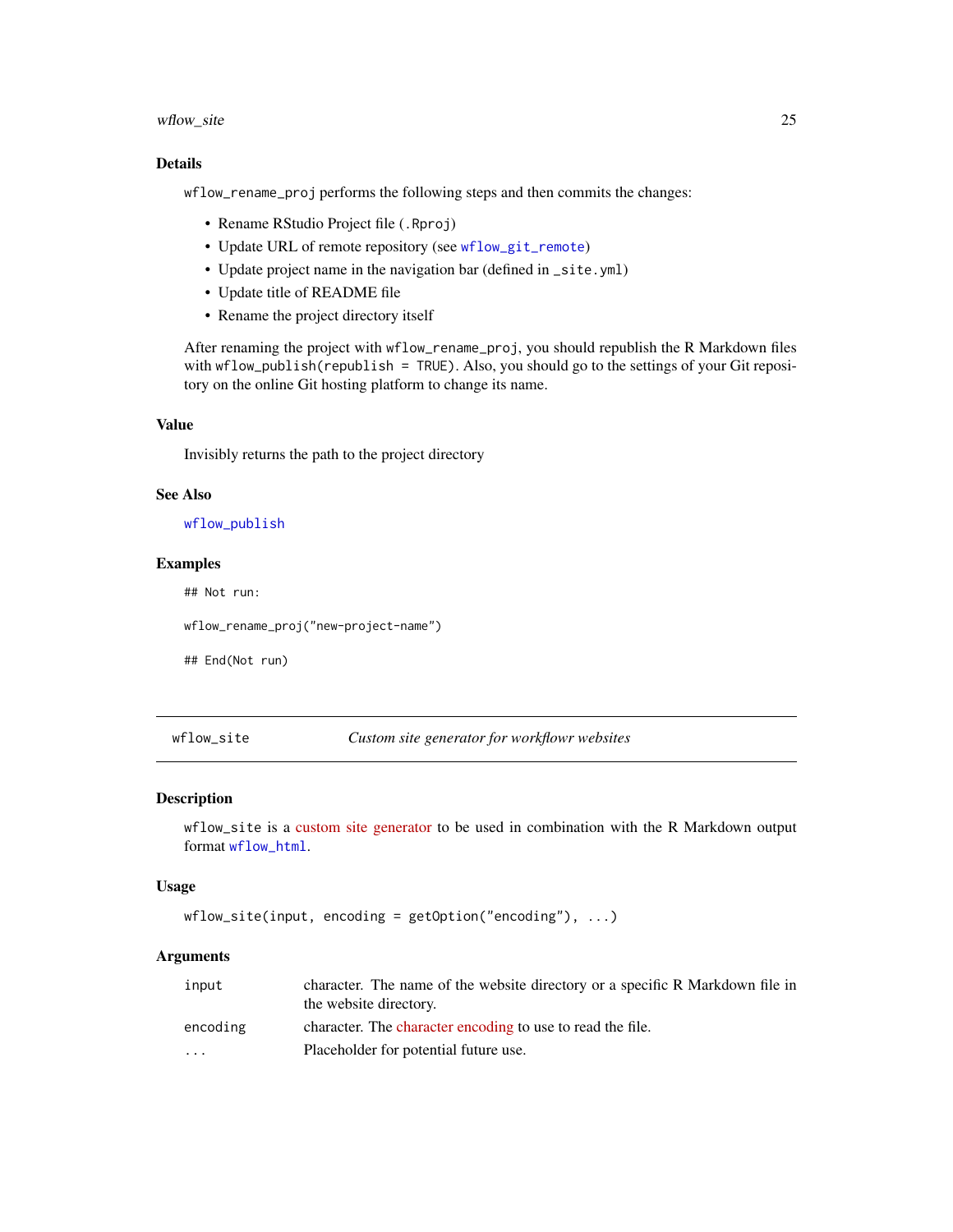## Details

Do not call the function wflow\_site directly. Instead insert the line below directly into the YAML header of the file index.Rmd:

```
---
title: "Home"
site: workflowr::wflow_site
output:
 workflowr::wflow_html:
    toc: false
---
```
Then you can build the website by running [render\\_site](#page-0-0) in the R console or clicking the Knit button in RStudio.

If you receive an error when using the RStudio Knit button (the error is about an unused argument), make sure the Knit Directory is set to Document Directory (you can set this with the dropdown menu next to the Knit button).

#### See Also

[wflow\\_html](#page-12-1), [render\\_site](#page-0-0)

<span id="page-25-1"></span>wflow\_start *Start a new workflowr project*

## Description

wflow\_start creates a directory with the essential files for a workflowr project. The default behavior is to add these files to a new directory, but it is also possible to populate an existing directory. By default, the working directory is changed to the workflowr project directory.

#### Usage

```
wflow_start(directory, name = NULL, git = TRUE, existing = FALSE,
  overwrite = FALSE, change_wd = TRUE, disable_remote = FALSE,
  dry_run = FALSE, user.name = NULL, user.email = NULL)
```

| directory | character. The directory where the workflowr project files will be added, e.g.,<br>"~/my-wflow-project". When existing = FALSE, the directory will be created. |
|-----------|----------------------------------------------------------------------------------------------------------------------------------------------------------------|
| name      | character (default: NULL). The name of the project, e.g. "My Workflowr Project".                                                                               |
|           | When name = NULL, the project name is automatically determined based on                                                                                        |
|           | directory. For example, if directory = $"$ /projects/my-wflow-project",                                                                                        |
|           | then name is set to "my-wflow-project". The project name is displayed on the                                                                                   |
|           | website's navigation bar and in the README. md file.                                                                                                           |

<span id="page-25-0"></span>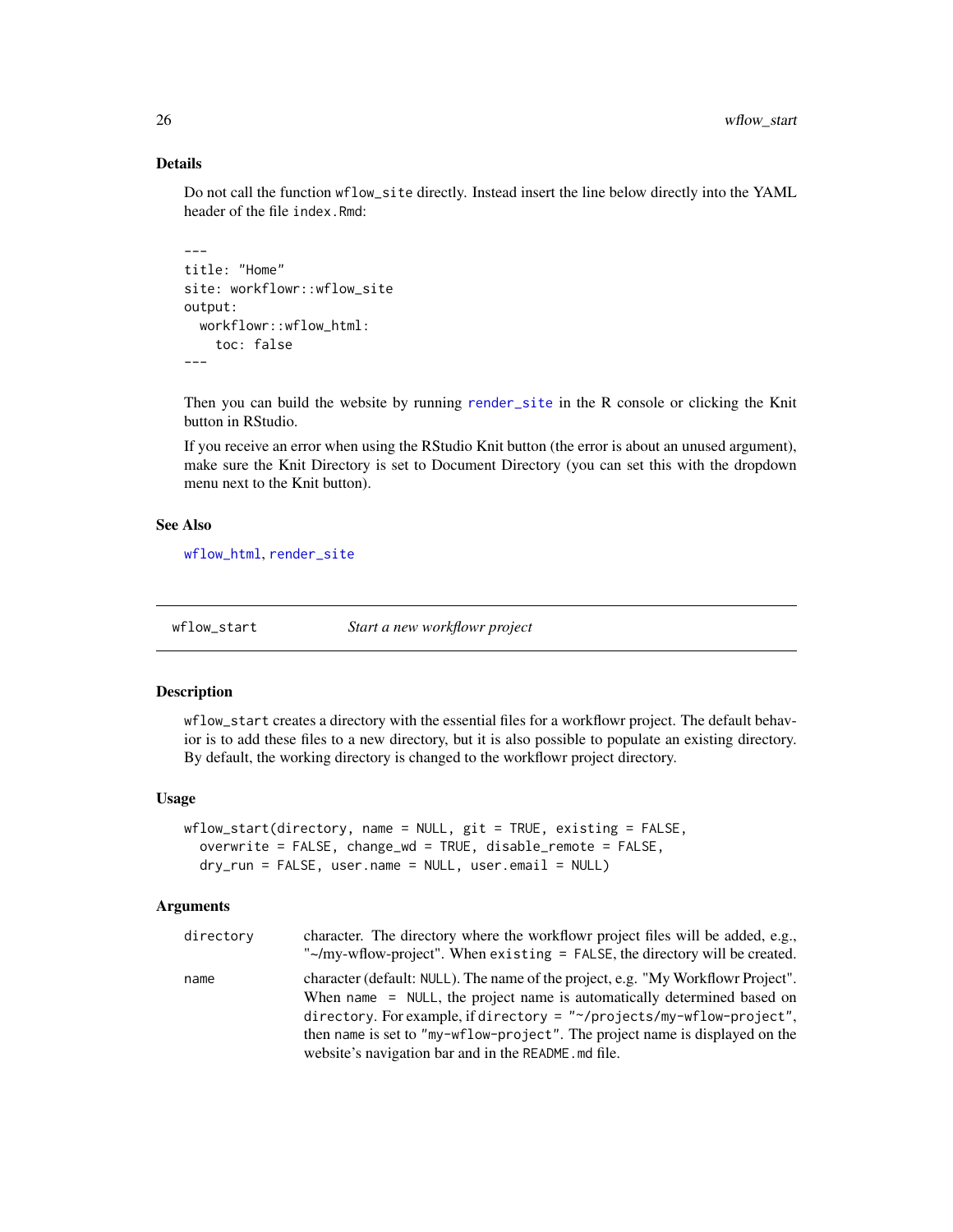<span id="page-26-0"></span>

| git            | logical (default: TRUE). Should the workflowr files be committed with Git? If<br>git = TRUE and no existing Git repository is detected, wflow_start will ini-<br>tialize the repository and make an initial commit. If a Git repository already<br>exists in the chosen directory, wflow_start will commit any newly created or<br>modified files to the existing repository (also need to set existing = TRUE). If<br>git = FALSE, wflow_start will not perform any Git commands.                                                                       |
|----------------|----------------------------------------------------------------------------------------------------------------------------------------------------------------------------------------------------------------------------------------------------------------------------------------------------------------------------------------------------------------------------------------------------------------------------------------------------------------------------------------------------------------------------------------------------------|
| existing       | logical (default: FALSE). Indicate whether directory already exists. This ar-<br>gument is added to prevent accidental creation of files in an existing directory;<br>setting existing = FALSE prevents files from being created if the specified<br>directory already exists.                                                                                                                                                                                                                                                                           |
| overwrite      | logical (default: FALSE). Similar to existing, this argument prevents files from<br>accidentally being overwritten when overwrite = FALSE. When overwrite = TRUE,<br>any existing file in directory that has the same name as a workflowr file will be<br>replaced by the workflowr file. When git = TRUE, all the standard workflowr<br>files will be added and committed (regardless of whether they were overwritten<br>or still contain the original content).                                                                                       |
| change_wd      | logical (default: TRUE). Change the working directory to the directory.                                                                                                                                                                                                                                                                                                                                                                                                                                                                                  |
| disable_remote | logical (default: FALSE). Create a Git pre-push hook that prevents pushing to a<br>remote Git repository (i.e. using wflow_git_push). This is useful for extremely<br>confidential projects that cannot be shared via an online Git hosting service (e.g.<br>GitHub or GitLab). The hook is saved in the file .git/hooks/pre-push. If you<br>change your mind and want to push the repository, you can delete that file. Note<br>that this option is only available if $git = TRUE$ . Note that this is currently only<br>supported for Linux and macOS. |
| dry_run        | logical (default: FALSE). When dry_run = TRUE, the actions are previewed<br>without executing them.                                                                                                                                                                                                                                                                                                                                                                                                                                                      |
| user.name      | character (default: NULL). The user name used by Git to sign commits, e.g., "Ada<br>Lovelace". This setting only applies to the workflowr project being created.<br>To specify the global setting for the Git user name, use wflow_git_config<br>instead. When user . name = NULL, no user name is recorded for the project,<br>and the global setting will be used. This setting can be modified later by running<br>git config --local in the Terminal.                                                                                                |
| user.email     | character (default: NULL). The email address used by Git to sign commits, e.g.,<br>"ada.lovelace@ox.ac.uk". This setting only applies to the workflowr project<br>being created. To specify the global setting for the Git email address, use<br>wflow_git_config instead. When user.name = NULL, no email address is<br>recorded for the project, and the global setting will be used. This setting can be<br>modified later by running git config --local in the Terminal.                                                                             |

## Details

This is recommended function to set up the file infrastructure for a workflowr project. If you are using RStudio, you can also create a new workflowr project as an "RStudio Project Template". Go to "File" -> "New Project..." then select "workflowr project" from the list of project types. In the future, you can return to your project by choosing menu option "Open Project..." and selecting the .Rproj file located at the root of the workflowr project directory. In RStudio, opening this file will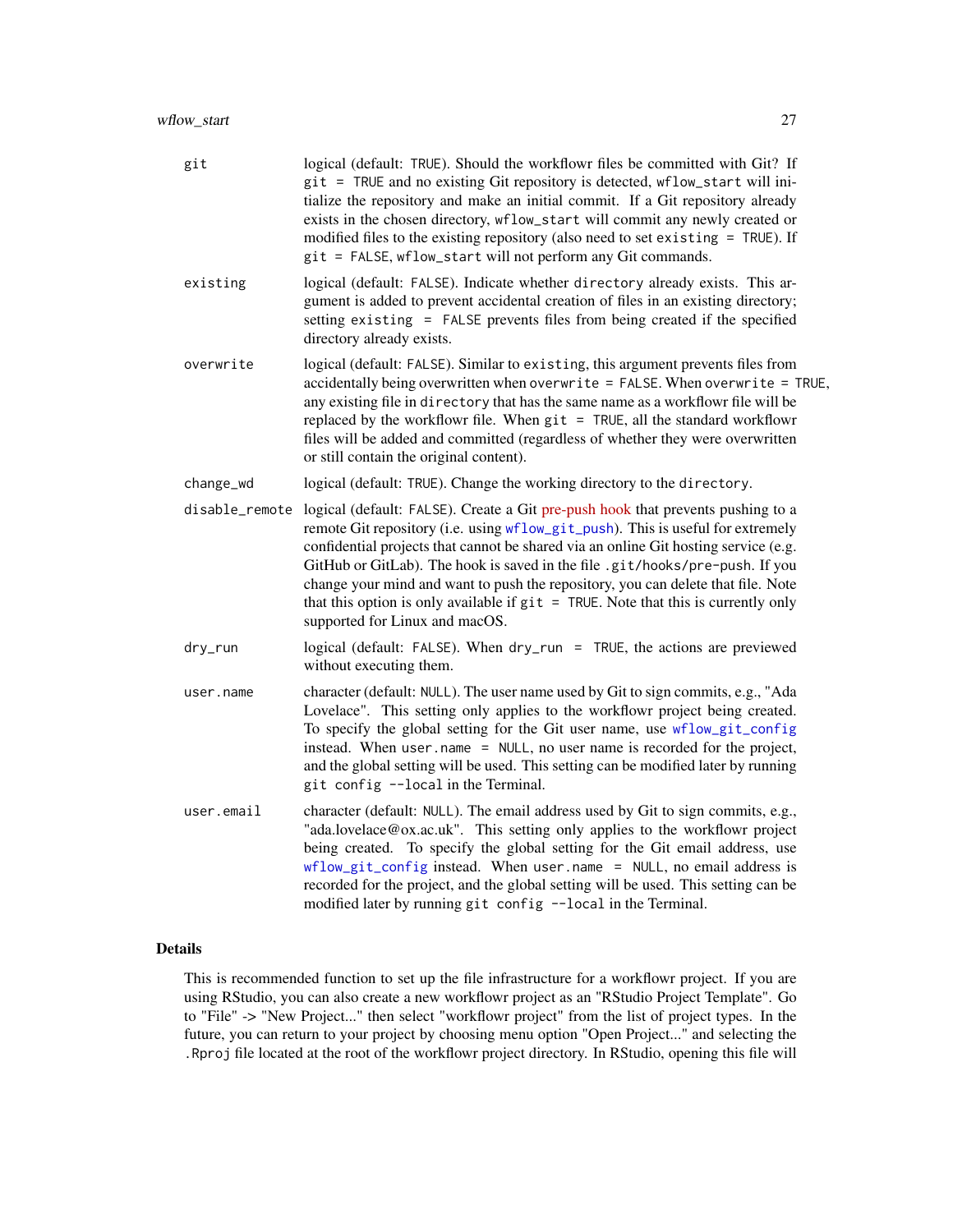<span id="page-27-0"></span>change the working directory to the appropriate location, set the file navigator to the workflowr project directory, and configure the Git pane.

wflow\_start populates the chosen directory with the following files:

```
|--- .gitignore
|--- .Rprofile
|--- _workflowr.yml
|--- analysis/
   | |--- about.Rmd
    | |--- index.Rmd
    | |--- license.Rmd
    |--- _site.yml
|---code/| |--- README.md
|--- data/
   | |--- README.md
|--- docs/
|--- <directory>.Rproj
|--- output/
    | |--- README.md
|--- README.md
```
The two required subdirectories are analysis/ and docs/. These directories should never be removed from the workflowr project.

analysis/ contains all the source R Markdown files that implement the analyses for your project. It contains a special R Markdown file, index.Rmd, that typically does not include R code, and is will be used to generate index.html, the homepage for the project website. Additionally, this directory contains the important configuration file \_site.yml. The website theme, navigation bar, and other properties can be controlled through this file (for more details see the documentation on [R Markdown websites\)](https://rmarkdown.rstudio.com/rmarkdown_websites.html). Do not delete index.Rmd or \_site.yml.

docs/ will contain all the webpages generated from the R Markdown files in analysis/. Any figures generated by rendering the R Markdown files are also stored here. Each figure is saved according to the following convention: docs/figure/<Rmd-filename>/<chunk-name>-#.png, where # corresponds to which of the plots the chunk generated (one chunk can produce several plots).

\_workflowr.yml is an additional configuration file used only by workflowr. It is used to apply the workflowr reproducibility checks consistently across all R Markdown files. The most important setting is knit\_root\_dir which determines the directory where the scripts in analysis/ are executed. The default is to run code from the project root (*i.e.,* "."). To execute the code from analysis/, for example, change the setting to knit\_root\_dir: "analysis". See [wflow\\_html](#page-12-1) for more details.

Another required file is the RStudio project file (ending in .Rproj). *Do not delete this file even if you do not use RStudio; among other essential tasks, it is used to determine the project root directory.*

The **optional** directories are data/, code/, and output/. These directories are suggestions for organizing your workflowr project and can be removed if you do not find them relevant to your project.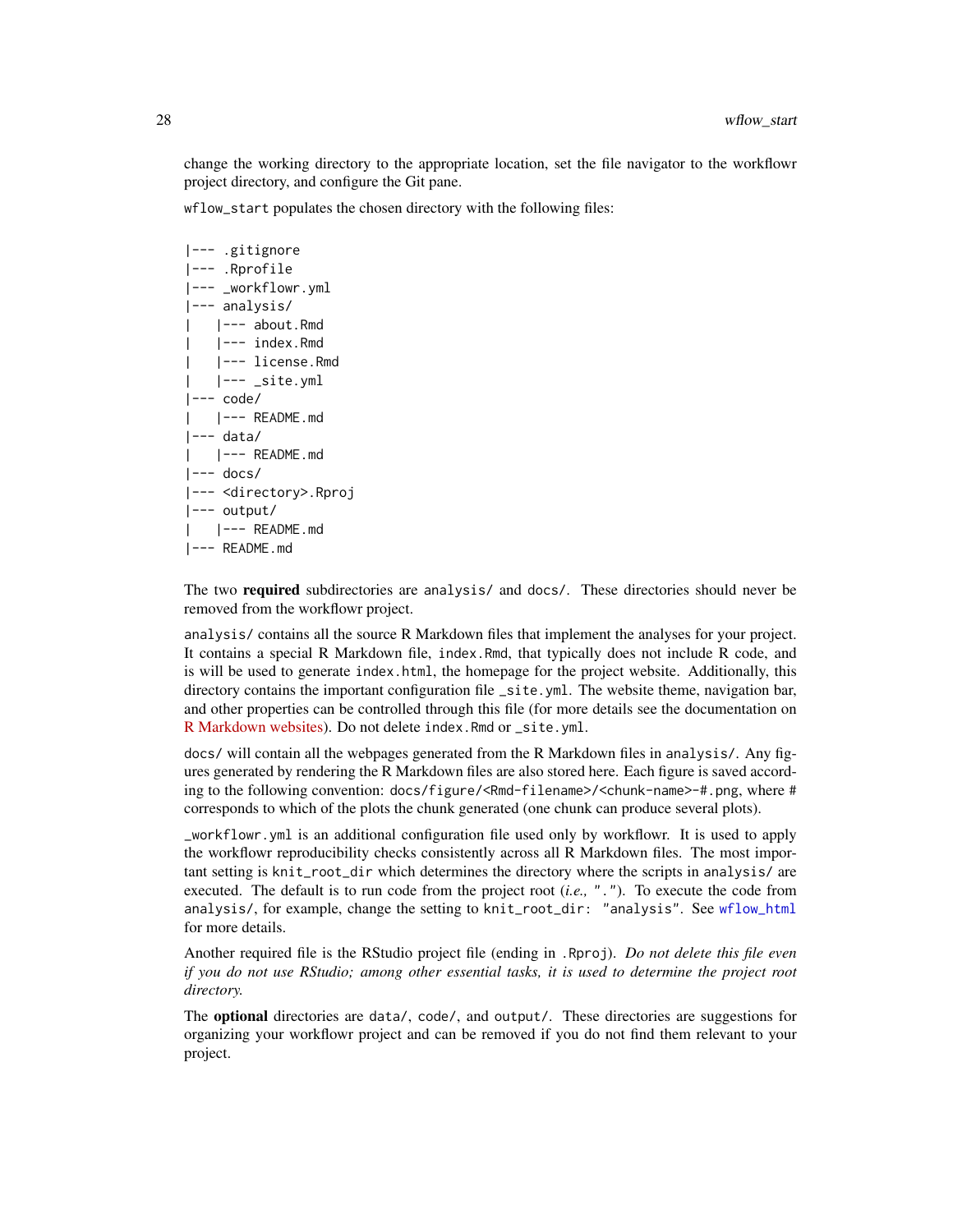## <span id="page-28-0"></span>wflow\_start 29

data/ should be used to store "raw" (unprocessed) data files.

code/ should be used to store additional code that might not be appropriate to include in R Markdown files (e.g., code to preprocess the data, long-running scripts, or functions that are used in multiple R Markdown files).

output/ should be used to store processed data files and other outputs generated from the code and analyses. For example, scripts in code/ that pre-process raw data files from data/ should save the processed data files in output/.

All these subdirectories except for docs/ include a README file summarizing the contents of the subdirectory, and can be modified as desired, for example, to document the files stored in each directory.

.Rprofile is an optional file in the root directory of the workflowr project containing R code that is executed whenever the .Rproj file is loaded in RStudio, or whenever R is started up inside the project root directory. This file includes the line of code library("workflowr") to ensure that the workflowr package is loaded.

Finally, .gitignore is an optional file that indicates to Git which files should be ignored—that is, files that are never committed to the repository. Some suggested files to ignore such as .Rhistory and .Rdata are listed here.

#### Value

An object of class wflow\_start, which is a list with the following elements:

| directory  | The input argument directory.                               |        |
|------------|-------------------------------------------------------------|--------|
| name       | The input argument name.                                    |        |
| git        | The input argument git.                                     |        |
| existing   | The input argument existing.                                |        |
| overwrite  | The input argument overwrite.                               |        |
| change_wd  | The input argument change wd.                               |        |
|            | disable_remote The input argument disable_remote.           |        |
| dry_run    | The input argument dry_run.                                 |        |
| user.name  | The input argument user, name.                              |        |
| user.email | The input argument user . email.                            |        |
| commit     | The object returned by $git2r$ ::commit, or NULL if $git =$ | FALSE. |

## **Note**

Do not delete the file .Rproj even if you do not use RStudio; workflowr will not work correctly unless this file is there.

## See Also

vignette("wflow-01-getting-started")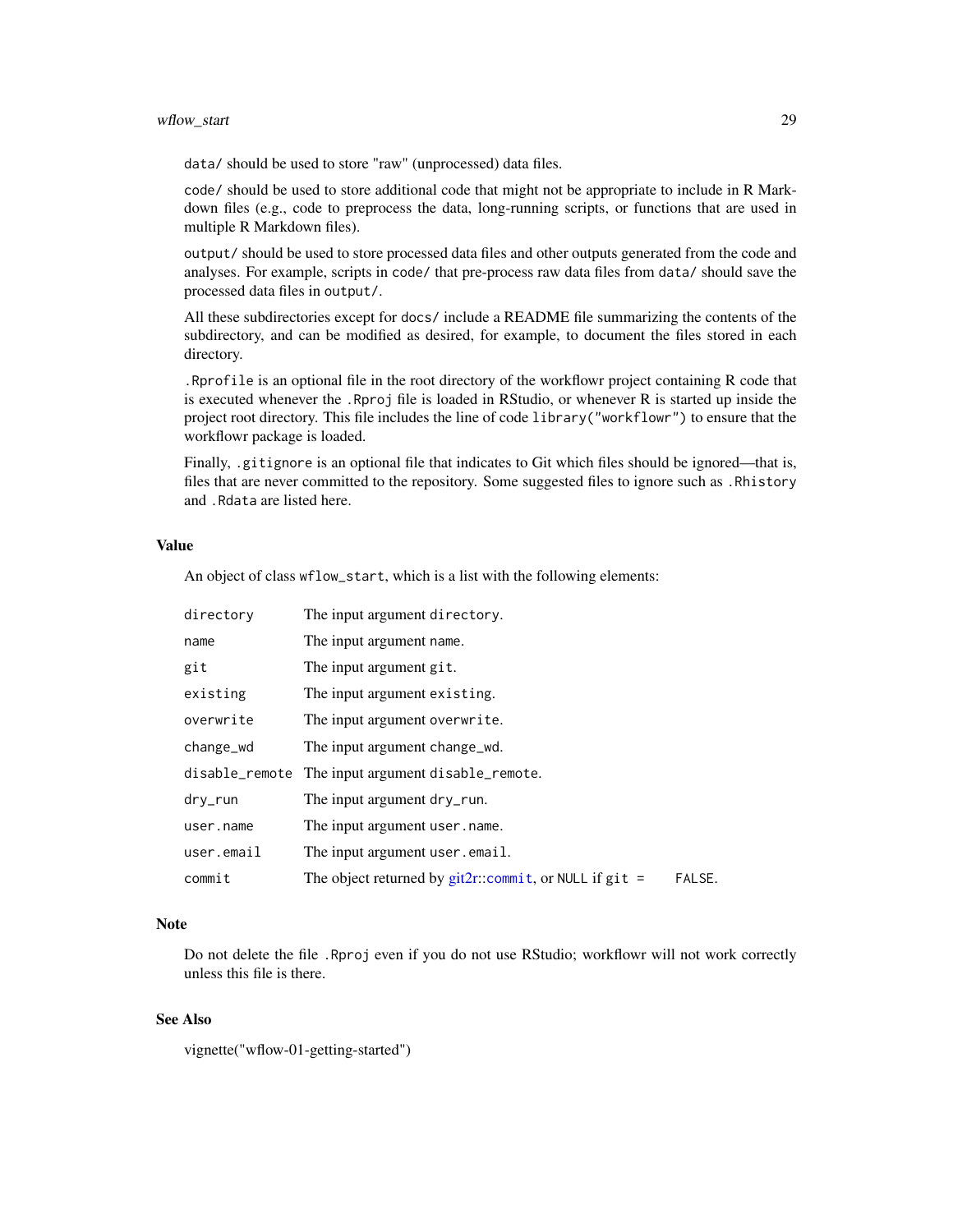## Examples

```
## Not run:
wflow_start("path/to/new-project")
# Provide a custom name for the project.
wflow_start("path/to/new-project", name = "My Project")
# Preview what wflow_start would do
wflow_start("path/to/new-project", dry_run = TRUE)
# Add workflowr files to an existing project.
wflow_start("path/to/current-project", existing = TRUE)
# Add workflowr files to an existing project, but do not automatically
# commit them.
wflow_start("path/to/current-project", git = FALSE, existing = TRUE)
## End(Not run)
```
<span id="page-29-1"></span>wflow\_status *Report status of workflowr project*

#### Description

wflow\_status reports the analysis files that require user action.

#### Usage

```
wflow_status(files = NULL, project = ".")
```
## Arguments

| files   | character (default: NULL) The analysis file(s) to report the status. By default<br>checks the status of all analysis files. Supports file globbing.                                                |
|---------|----------------------------------------------------------------------------------------------------------------------------------------------------------------------------------------------------|
| project | character (default: ".") By default the function assumes the current working<br>directory is within the project. If this is not true, you'll need to provide the path<br>to the project directory. |

#### Details

wflow\_status reports analysis files with one of the following statuses:

- Mod: Modified file. Any published file that has been modified since the last time the HTML was published.
- Unp: Unpublished file. Any tracked file whose corresponding HTML is not tracked. May or may not have staged or unstaged changes.

<span id="page-29-0"></span>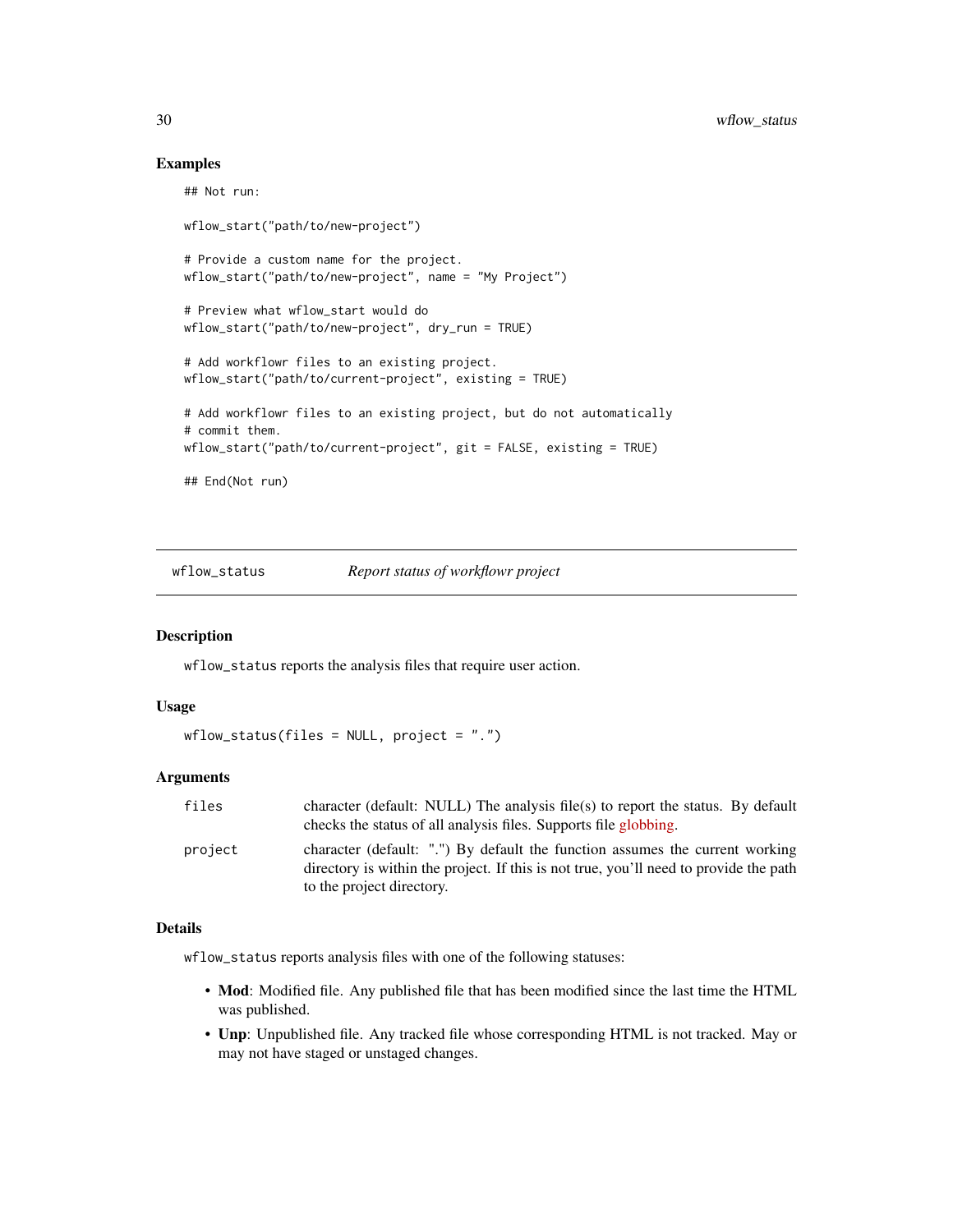#### wflow\_status 31

• Scr: Scratch file. Any untracked file that is not specifically ignored.

wflow\_status only works for workflowr projects that use Git.

#### Value

Returns an object of class wflow\_status, which is a list with the following elements:

- root: The relative path to the root directory of the workflowr project (i.e. contains the RStudio .Rproj file).
- analysis: The relative path to the directory that contains \_site.yml and the R Markdown files.
- docs: The relative path to the directory that contains the HTML files and figures.
- git: The relative path to the .git directory that contains the history of the Git repository.
- site yml: TRUE if the configuration file \_site.yml has uncommitted changes, otherwise FALSE.
- wflow\_yml: TRUE if the configuration file \_workflowr.yml has uncommitted changes, otherwise FALSE. If the file does not exist, the result is NULL. If the file was recently deleted and not yet committed to Git, then it will be TRUE.
- status: A data frame with detailed information on the status of each R Markdown file (see below).

The data frame status contains the following non-mutually exclusive columns (all logical vectors):

- ignored: The R Markdown file has been ignored by Git according to the patterns in the file .gitignore.
- mod\_unstaged: The R Markdown file has unstaged modifications.
- conflicted: The R Markdown file has merge conflicts.
- mod\_staged: The R Markdown file has staged modifications.
- tracked: The R Markdown file is tracked by Git.
- committed: The R Markdown file has been previously committed to the Git repository.
- published: The corresponding HTML file has been previously committed.
- mod committed: The R Markdown file has modifications that have been committed since the last time the HTML was built and committed.
- modified: The R Markdown file has been modified since it was last published (i.e. mod\_unstaged or mod\_staged or mod\_committed).
- unpublished: The R Markdown file is tracked by Git but not published (i.e. the HTML has not been committed).
- scratch: The R Markdown file is untracked by Git, i.e. it is considered a scratch file until it is committed.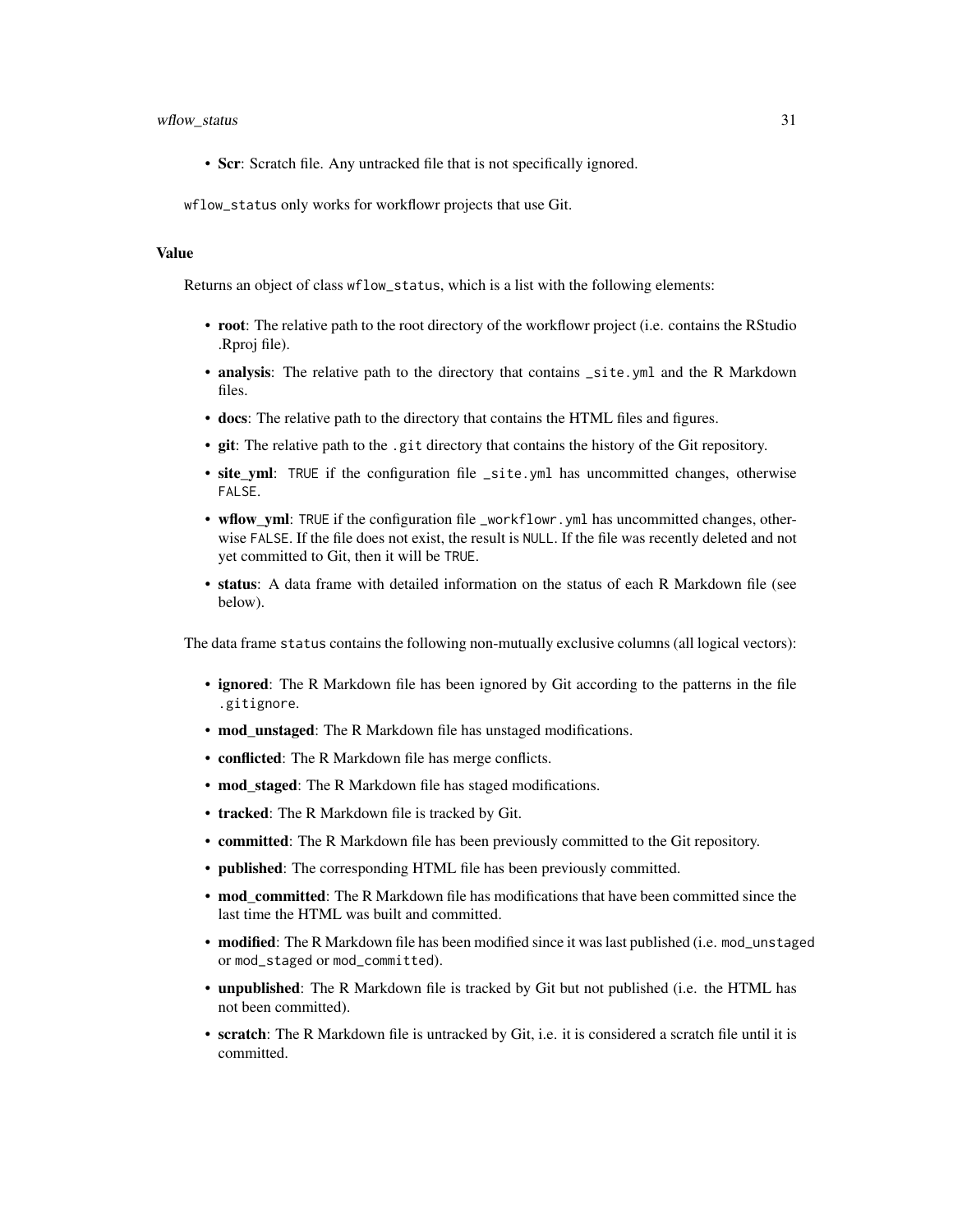## Examples

## Not run:

```
wflow_status()
# Get status of specific file(s)
wflow_status("analysis/file.Rmd")
# Save the results
s <- wflow_status()
```
## End(Not run)

wflow\_toc *Create table of contents*

## Description

wfow\_toc creates a table of contents of the published R Markdown files. The output is in markdown format, so you can paste it into a document such as index.Rmd. If the R package [clipr](https://cran.r-project.org/package=clipr) is installed, the table of contents is copied to the clipboard. Otherwise the output is sent to the R console.

#### Usage

 $wflow\_toc(ignore\_nav\_bar = TRUE, clipboard = TRUE, project = "."$ 

#### Arguments

|           | ignore_nav_bar logical (default: TRUE). Ignore any HTML files included as links in the navi-<br>gation bar.                                                                                        |
|-----------|----------------------------------------------------------------------------------------------------------------------------------------------------------------------------------------------------|
| clipboard | logical (default: TRUE) Attempt to copy table of contents to clipboard. Only<br>relevant if clips package is installed and the system keyboard is available.                                       |
| project   | character (default: ".") By default the function assumes the current working<br>directory is within the project. If this is not true, you'll need to provide the path<br>to the project directory. |

## Details

The default behavior is to attempt to copy the table of contents to the clipboard for easy pasting into an R Markdown document. If this isn't working for you, you can try the following:

- Check that the clipr package is installed: install.packages("clipr")
- Check that the system keyboard is writable. Run [clipr\\_available](#page-0-0) and [dr\\_clipr](#page-0-0).
- If it's still not working, set keyboard = FALSE to send the table of contents to the R console to manually copy-paste.

#### Value

Invisibly returns the table of contents as a character vector.

<span id="page-31-0"></span>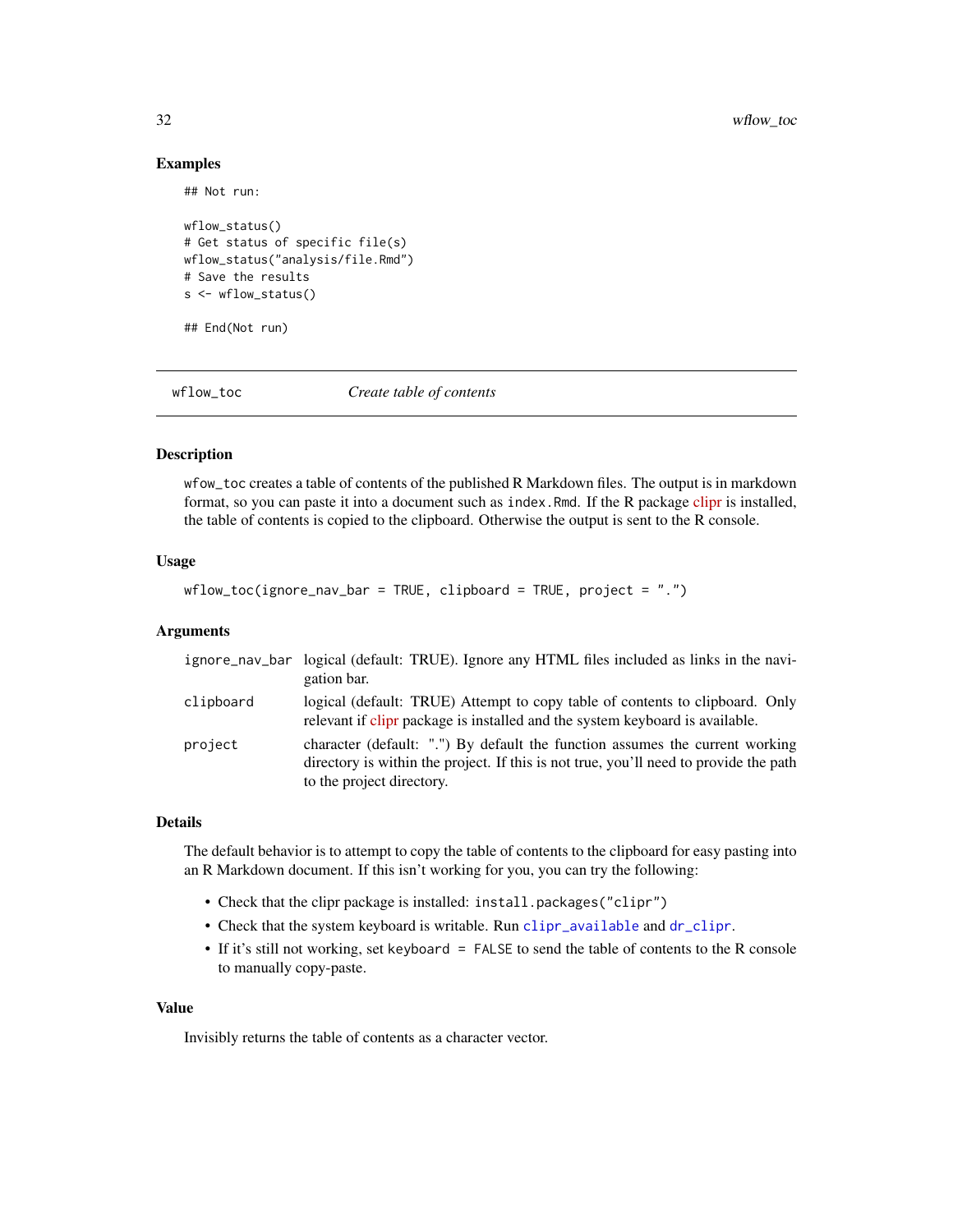<span id="page-32-0"></span>

#### Description

Update an existing workflowr project to workflowr 1.0. If you have an existing project built with a beta version of workflowr (pre-1.0.0), you can use wflow\_update to obtain the latest features. However, if you like your current project the way it is, you can continue to use workflowr as you have been by getting the latest bug fixes from [workflowrBeta.](https://jdblischak.github.io/workflowrBeta/)

#### Usage

```
wflow\_update(dry_run = TRUE, project = "."
```
#### Arguments

| drv_run | logical (default: TRUE). Preview the files to be updated.                                                                                                                                          |
|---------|----------------------------------------------------------------------------------------------------------------------------------------------------------------------------------------------------|
| project | character (default: ".") By default the function assumes the current working<br>directory is within the project. If this is not true, you'll need to provide the path<br>to the project directory. |

## Details

By default, wflow\_update is run in dry\_run mode so that no unwanted changes are made. Here's how to update an existing project to workflowr 1.0:

```
# Preview the files that will be updated
wflow_update()
# Update the files
wflow_update(dry_run = FALSE)
# Preview the updates
wflow_build()
# Publish the updates
wflow_publish("_workflowr.yml", "Update to 1.0", all = TRUE)
```
Currently wflow\_update checks for the following items:

- Adds the site generator site: workflowr::wflow\_site to index.Rmd
- Replaces [html\\_document](#page-0-0) with workflowr::wflow\_html in \_site.yml and the YAML header of the R Markdown files
- Deletes analysis/chunks.R
- Removes the imported chunks in the R Markdown files
- Adds a \_workflowr.yml file, but does not change any of the options (so that your site will continue to produce the same results)
- Removes the workflowr line from include/footer.html (this is now inserted automatically by [wflow\\_html](#page-12-1))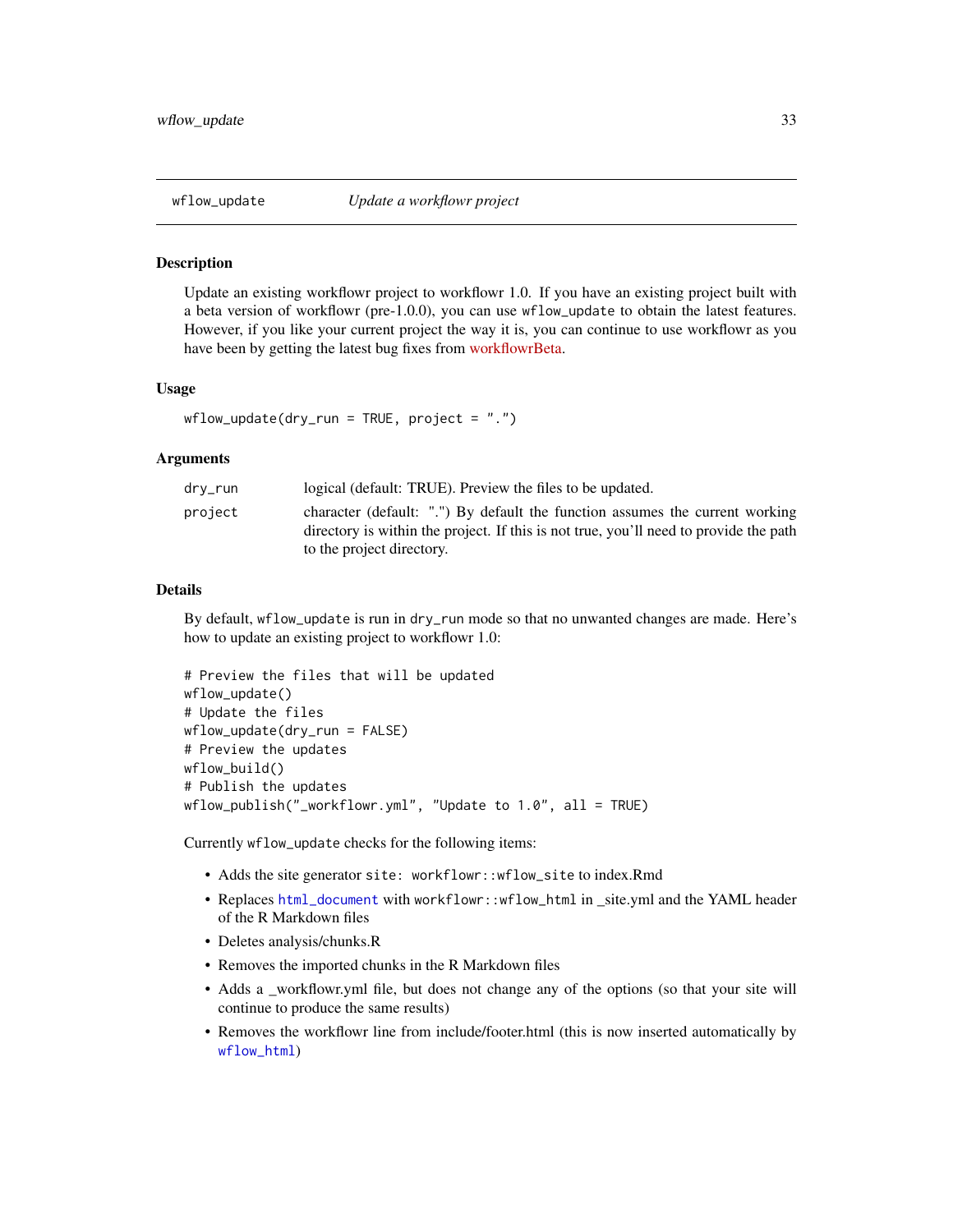## Value

A character vector of the updated files.

## Examples

```
## Not run:
```

```
# Preview the files to be updated
wflow_update()
# Update the files
wflow_update(dry_run = FALSE)
```

```
## End(Not run)
```
<span id="page-33-1"></span>wflow\_use\_github *Deploy site with GitHub*

### Description

wflow\_use\_github automates all the local configuration necessary to deploy your workflowr project with [GitHub Pages.](https://pages.github.com/) Optionally, it can also create the new repository on GitHub and push the files to GitHub (only applies to public repositories hosted on github.com).

## Usage

```
wflow_use_github(username = NULL, repository = NULL,
  navbar_link = TRUE, create_on_github = NULL, protocol = "https",
  domain = "github.com", project = ".")
```

| username   | character (default: NULL). The GitHub account associated with the GitHub                                                                                           |
|------------|--------------------------------------------------------------------------------------------------------------------------------------------------------------------|
|            | repository. This is likely your personal GitHub username, but it could also                                                                                        |
|            | be the name of a GitHub organization you belong to. It will be combined                                                                                            |
|            | with the arguments repository and domain to determine the URL of the new                                                                                           |
|            | repository, e.g. the default is https://github.com/username/repository. It will                                                                                    |
|            | be combined with the arguments repository, domain, and protocol to de-                                                                                             |
|            | termine the URL for Git to use to push and pull from GitHub, e.g. the de-                                                                                          |
|            | fault is https://github.com/username/repository.git. If username is not specified,                                                                                 |
|            | wflow_use_github will first attempt to guess it from the current setting for the                                                                                   |
|            | remote URL named "origin". If you haven't previously configured a remote for                                                                                       |
|            | this workflowr project (or you are unsure what that means), then you should<br>specify your GitHub username when calling this function.                            |
| repository | character (default: NULL). The name of the remote repository on GitHub. If not<br>specified, workflowr will guess the name of the repository. First, it will check |
|            | the current setting for the remote URL named "origin". Second, it will use the                                                                                     |
|            | name of the root directory of the workflowr project.                                                                                                               |

<span id="page-33-0"></span>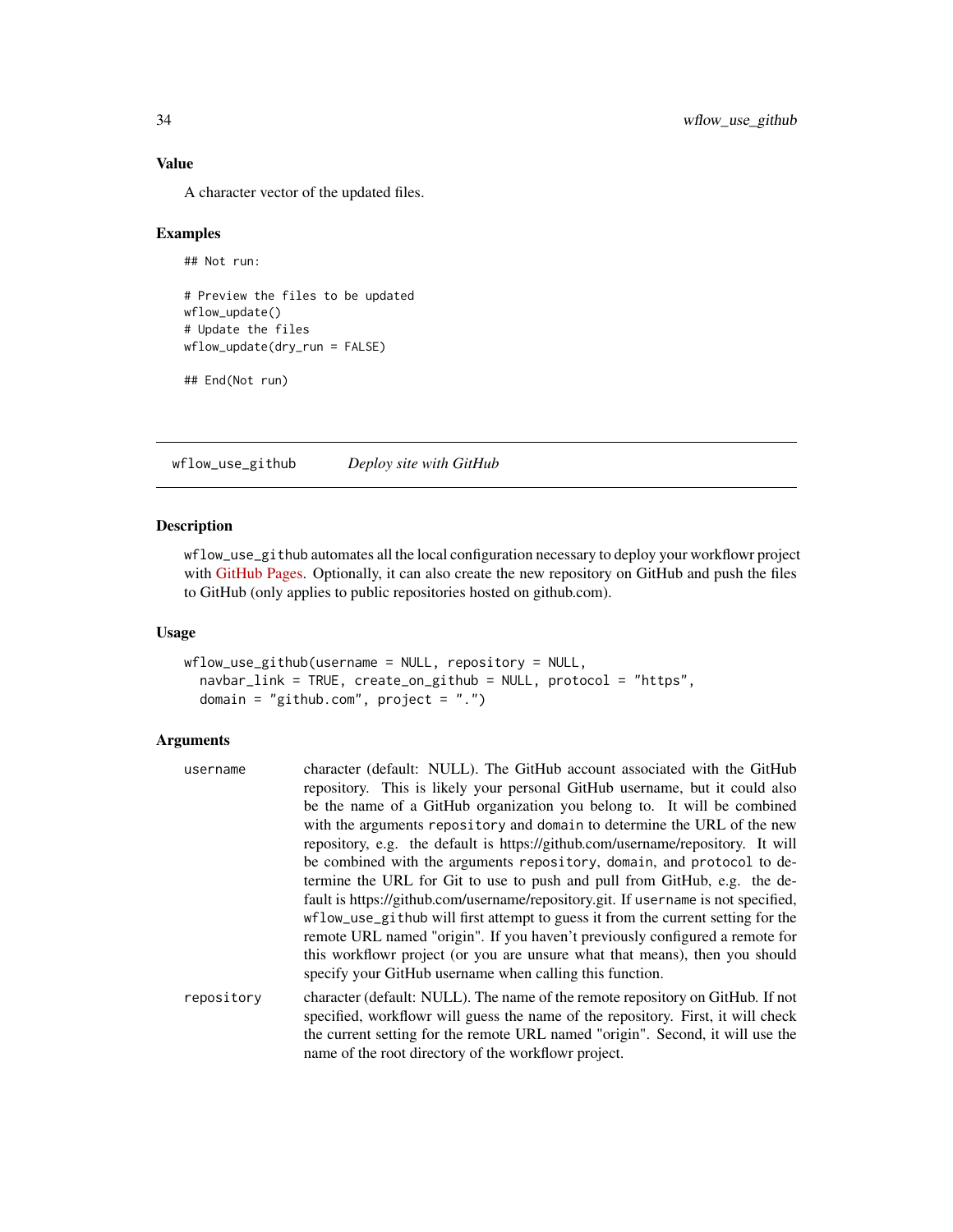<span id="page-34-0"></span>

| navbar_link      | logical (default: TRUE). Insert a link to the GitHub repository into the naviga-                                                                                                                                                                                                                                                                                                                                             |
|------------------|------------------------------------------------------------------------------------------------------------------------------------------------------------------------------------------------------------------------------------------------------------------------------------------------------------------------------------------------------------------------------------------------------------------------------|
|                  | tion bar.                                                                                                                                                                                                                                                                                                                                                                                                                    |
| create_on_github |                                                                                                                                                                                                                                                                                                                                                                                                                              |
|                  | logical (default: NULL). Should workflowr create the repository on GitHub?<br>This requires logging into your GitHub account to authenticate workflowr to act<br>on your behalf. The default behavior is to ask the user. Note that this only works<br>for public repositories on github.com. If you want to create a private repository<br>or are using GitHub Enterprise, you will need to manually create the repository. |
| protocol         | character (default: "https"). The protocol for communicating with GitHub. Must<br>be either "https" or "ssh".                                                                                                                                                                                                                                                                                                                |
| domain           | character (default: "github.com"). The domain of the remote host. You only<br>need to change this if your organization is using GitHub Enterprise.                                                                                                                                                                                                                                                                           |
| project          | character (default: ".") By default the function assumes the current working<br>directory is within the project. If this is not true, you'll need to provide the path<br>to the project directory.                                                                                                                                                                                                                           |

#### Details

wflow\_use\_github performs the following steps and then commits the changes:

- Adds a link to the GitHub repository in the navigation bar
- Configures the Git remote settings to use GitHub (via [wflow\\_git\\_remote](#page-11-1))
- (Only if necessary) Renames the website directory to docs/
- (Only if necessary) Edits the setting output\_dir in the file \_site.yml to save the website files in docs/

Furthermore, wflow\_use\_github will prompt you to request permission to perform the following steps:

- (Optional) Creates the new repository on GitHub. If you accept, your browser will open for you to provide authorization. If you are not logged into GitHub, you will be prompted to login. Then you will be asked to give permission to the workflowr-oauth-app to create the new repository for you on your behalf. This will allow wflow\_use\_github, running on your own machine, to create your new repository. Once wflow\_use\_github finishes, workflowr can no longer access your GitHub account.
- (Optional) Pushes the files to GitHub (via [wflow\\_git\\_push](#page-9-1)). Don't worry if this step fails. If it does, run git push origin master in your terminal.

If you choose to not allow workflowr to create the repository for you, then you will have to complete these final two steps manually. First, login to your account and create the new repository on GitHub. Second, run wflow\_git\_push in the R console or git push origin master.

#### Value

Invisibly returns a list of class wflow\_use\_github. This is currently for internal use only. Please open an Issue if you'd like to use this information.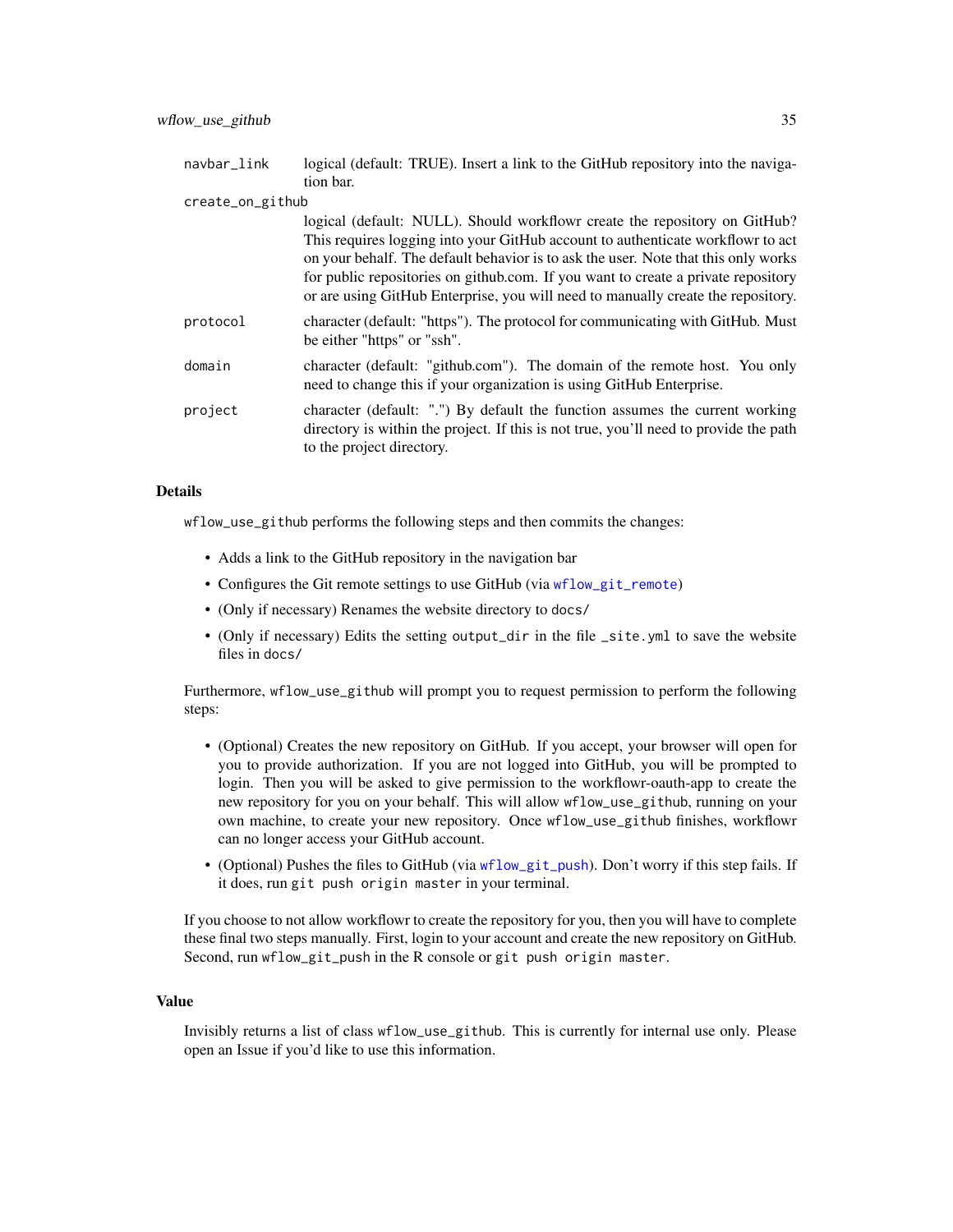#### See Also

[wflow\\_git\\_push](#page-9-1), [wflow\\_git\\_remote](#page-11-1), [wflow\\_use\\_gitlab](#page-35-1)

## Examples

## Not run:

```
wflow_use_github("your-username", "name-of-repository")
# Login with GitHub account and create new repository
wflow_git_push()
```
## End(Not run)

<span id="page-35-1"></span>wflow\_use\_gitlab *Deploy site with GitLab*

#### **Description**

wflow\_use\_gitlab automates all the local configuration necessary to deploy your workflowr project with [GitLab Pages.](https://docs.gitlab.com/ee/ci/yaml/README.html#pages) Afterwards, you will need to run wflow\_git\_push in the R console (or git push in the terminal) to push the code to GitLab. Note that this will also create the repository if it doesn't exist yet (this requires GitLab 10.5 or greater). Alternatively, you could manually login to your account and create the new repository on GitLab prior to pushing.

#### Usage

```
wflow\_use\_gitlab(usename = NULL, repository = NULL,navbar_link = TRUE, protocol = "https", domain = "gitlab.com",
  project = ".")
```

```
username character (default: NULL). The GitLab account associated with the GitLab
                  repository. This is likely your personal GitLab username, but it could also
                  be the name of a GitLab organization you belong to. It will be combined
                  with the arguments repository and domain to determine the URL of the new
                  repository, e.g. the default is https://gitlab.com/username/repository. It will
                  be combined with the arguments repository, domain, and protocol to de-
                  termine the URL for Git to use to push and pull from GitLab, e.g. the de-
                  fault is https://gitlab.com/username/repository.git. If username is not specified,
                  wflow_use_gitlab will first attempt to guess it from the current setting for the
                  remote URL named "origin". If you haven't previously configured a remote for
                  this workflowr project (or you are unsure what that means), then you should
                  specify your GitLab username when calling this function.
```
<span id="page-35-0"></span>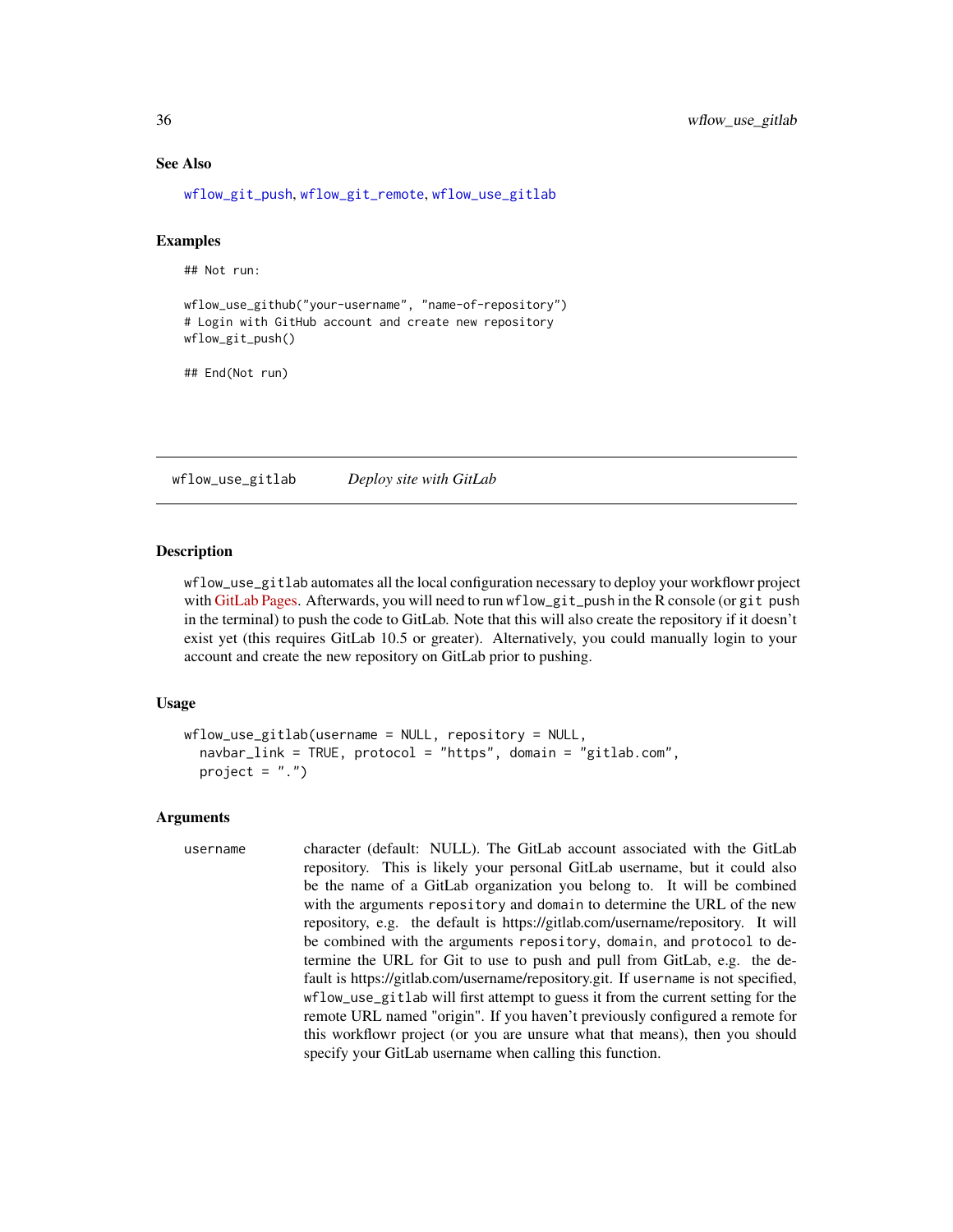<span id="page-36-0"></span>

| repository  | character (default: NULL). The name of the remote repository on GitLab. If not<br>specified, workflowr will guess the name of the repository. First, it will check<br>the current setting for the remote URL named "origin". Second, it will use the<br>name of the root directory of the workflowr project.            |
|-------------|-------------------------------------------------------------------------------------------------------------------------------------------------------------------------------------------------------------------------------------------------------------------------------------------------------------------------|
| navbar_link | logical (default: TRUE). Insert a link to the GitLab repository into the navigation<br>bar.                                                                                                                                                                                                                             |
| protocol    | character (default: "https"). The protocol for communicating with GitLab. Must<br>be either "https" or "ssh".                                                                                                                                                                                                           |
| domain      | character (default: "gitlab.com"). The domain of the remote host. You only<br>need to change this if you are using a custom GitLab instance hosted by your<br>organization. For example, "git.rcc.uchicago.edu" is the domain for the GitLab<br>instance hosted by the University of Chicago Research Computing Center. |
| project     | character (default: ".") By default the function assumes the current working<br>directory is within the project. If this is not true, you'll need to provide the path<br>to the project directory.                                                                                                                      |

## Details

wflow\_use\_gitlab performs the following steps and then commits the changes:

- Renames the website directory from docs/ to public/
- Edits the setting output\_dir in the file \_site.yml to save the website files in public/
- Adds a link to the GitLab repository in the navigation bar
- Creates the required file .gitlab-ci.yml
- Configures the Git remote settings to use GitLab

For more details, read the documentation provided by [GitLab Pages.](https://docs.gitlab.com/ee/ci/yaml/README.html#pages)

## Value

Invisibly returns a list of class wflow\_use\_gitlab. This is currently for internal use only. Please open an Issue if you'd like to use this information.

## See Also

[wflow\\_git\\_push](#page-9-1), [wflow\\_git\\_remote](#page-11-1), [wflow\\_use\\_github](#page-33-1)

#### Examples

## Not run:

```
wflow_use_gitlab("your-username", "name-of-repository")
# Login with GitLab account and create new repository
wflow_git_push()
```
## End(Not run)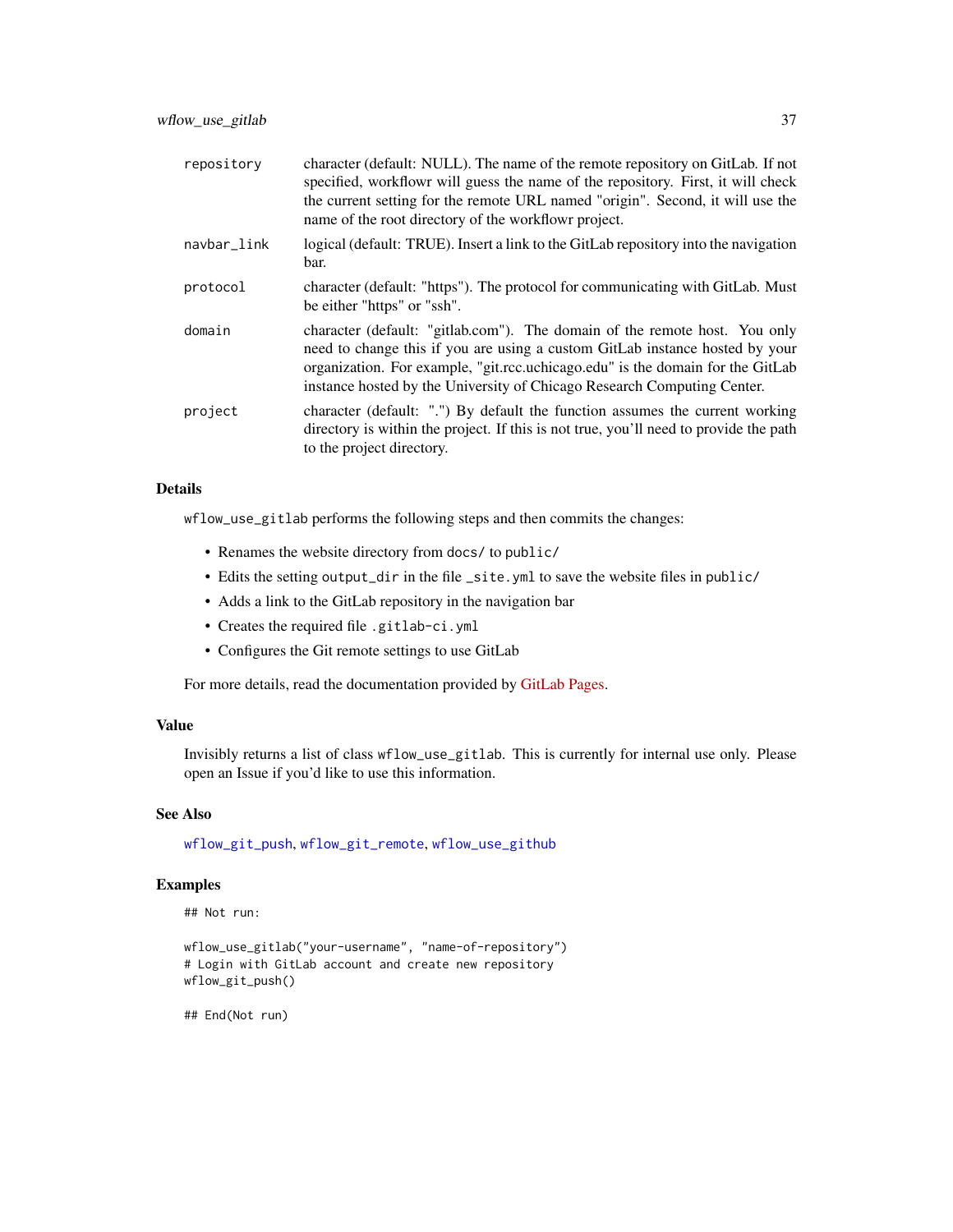<span id="page-37-1"></span><span id="page-37-0"></span>

#### Description

wflow\_view displays the website locally in your browser or the RStudio Viewer pane.

## Usage

```
wflow_view(files = NULL, latest = FALSE, dry_run = FALSE,
 project = ".")
```
## Arguments

| files   | character (default: NULL). Name(s) of the specific file(s) to view. These can<br>be either the name(s) of the R Markdown file(s) in the analysis directory or the<br>$HTML$ file(s) in the docs directory. Supports file globbing. |
|---------|------------------------------------------------------------------------------------------------------------------------------------------------------------------------------------------------------------------------------------|
| latest  | logical (default: FALSE). Display the HTML file with the most recent modi-<br>fication time (in addition to those specified in files). If files = NULL and<br>$latest = FALSE, then index.html is viewed.$                         |
| dry_run | logical (default: FALSE). Do not actually view file(s). Mainly useful for testing.                                                                                                                                                 |
| project | character (default: ".") By default the function assumes the current working<br>directory is within the project. If this is not true, you'll need to provide the path<br>to the project directory.                                 |

## Details

wflow\_view by default displays the file index.html. To view the most recently modified HTML file, set latest = TRUE. To specify which file(s) to view, specify either the name(s) of the R Markdown or HTML file(s).

wflow\_view uses [browseURL](#page-0-0) to view the HTML files in the browser. If you wish to do something non-traditional like view an HTML file that is not in the docs directory or not part of a workflowr project, you can use that function directly.

If wflow\_view is run in the RStudio IDE and only one file has been requested to be viewed, the file is displayed in the [RStudio Viewer.](https://rstudio.github.io/rstudio-extensions/rstudio_viewer.html)

If R has no default browser set (determined by getOption("browser")), then wflow\_view cannot open any HTML files. See [browseURL](#page-0-0) for setup instructions.

#### Value

An object of class wflow\_view, which is a list with the following elements:

| files   | The input argument files (converted to relative paths). |
|---------|---------------------------------------------------------|
| latest  | The input argument latest.                              |
| drv_run | The input argument dry_run.                             |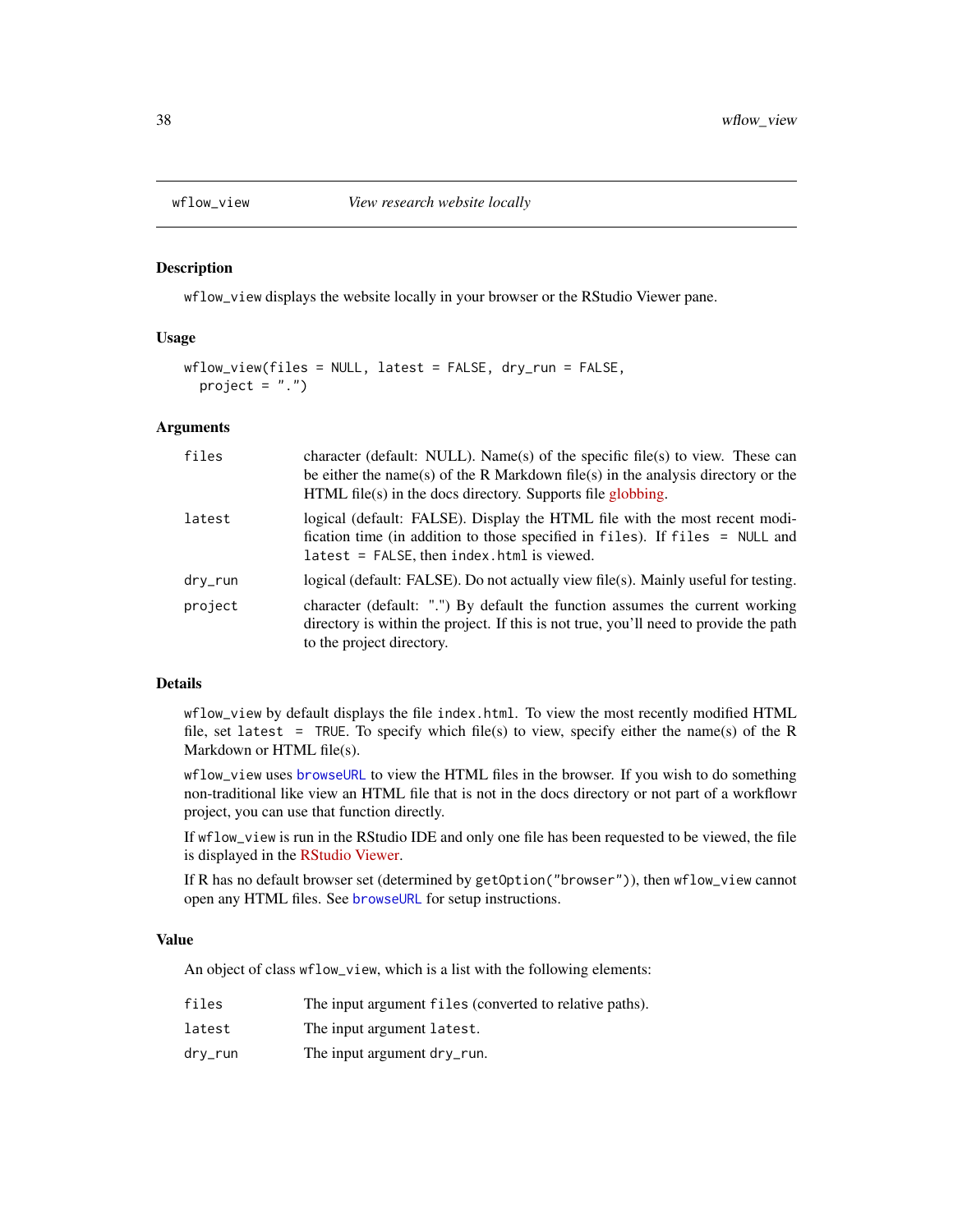#### <span id="page-38-0"></span>workflowr 39

| browser | Logical indicating if a default browser has been set. If FALSE, no HTML files      |
|---------|------------------------------------------------------------------------------------|
|         | can be opened. This is determined by the value returned by get Option ("browser"). |
| opened  | The HTML files opened by wflow_view.                                               |

## See Also

[browseURL](#page-0-0)

## Examples

## Not run:

# View index.html wflow\_view()

# View the most recently modified HTML file wflow\_view(latest = TRUE)

# View a file by specifying the R Markdown file wflow\_view("analysis/fname.Rmd")

# View a file by specifying the HTML file wflow\_view("docs/fname.html")

# View multiple files wflow\_view(c("fname1.Rmd", "fname2.Rmd")) wflow\_view("docs/\*html")

## End(Not run)

workflowr *workflowr: A workflow template for creating a research website*

#### Description

The workflowr package helps you create a research website using R Markdown and Git.

#### Vignettes

Run browseVignettes("workflowr") to read the package vignettes locally. Alternatively you can read the documentation online at <https://jdblischak.github.io/workflowr>.

#### Main workflowr functions

[wflow\\_start](#page-25-1) Start a workflowr project.

[wflow\\_build](#page-2-1) Build the site to view locally.

[wflow\\_publish](#page-19-1) Publish analyses to include in the website.

[wflow\\_status](#page-29-1) Report status of analysis files.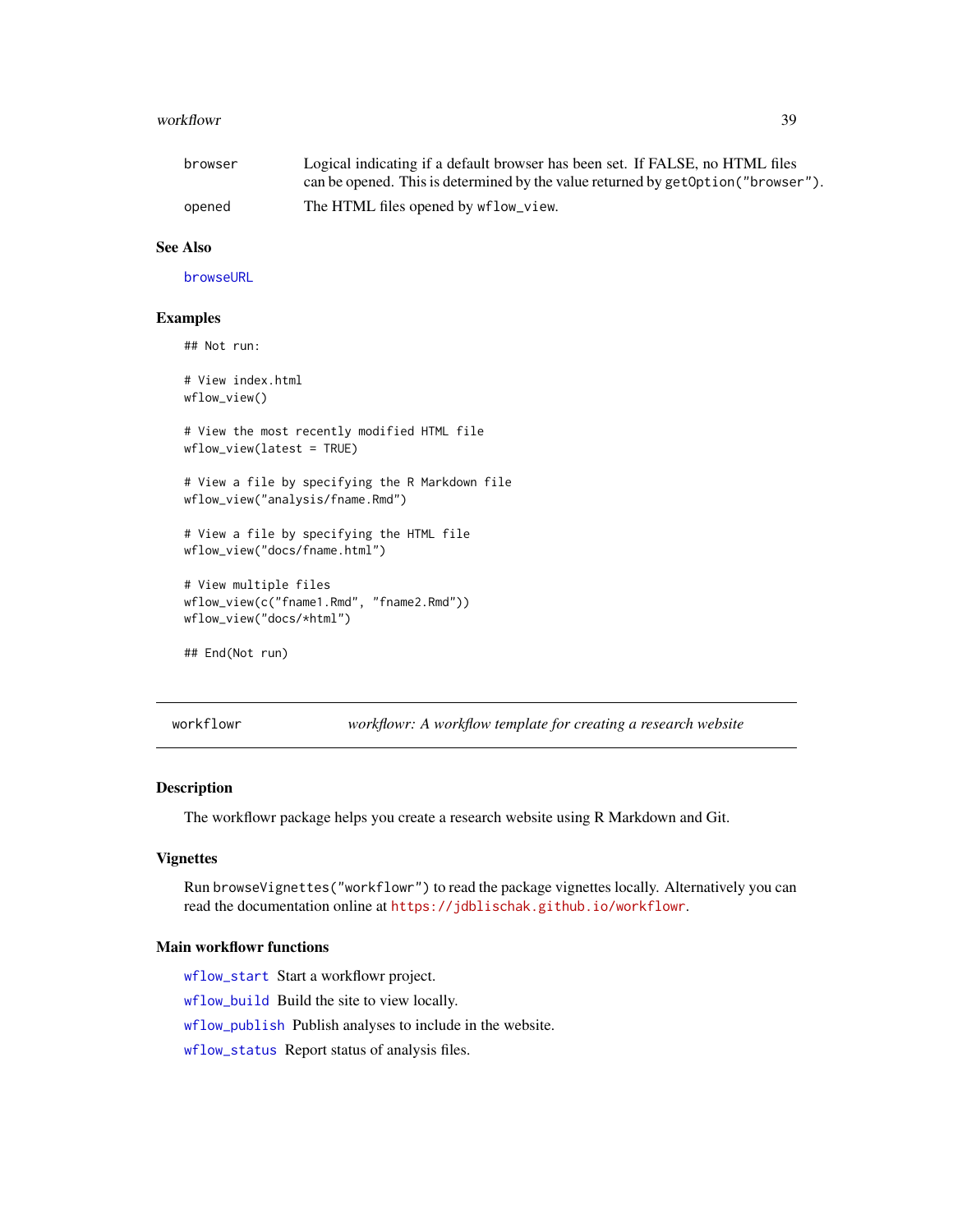## <span id="page-39-0"></span>Supporting workflowr functions

For further information on workflowr, see the help pages for these functions:

- [wflow\\_html](#page-12-1) More technical details about how individual R Markdown files are converted to webpages, and how the rendering settings can be customized.
- [wflow\\_site](#page-24-1) This help page explains how project-wide rendering settings can be customized in the \_site.yml file.